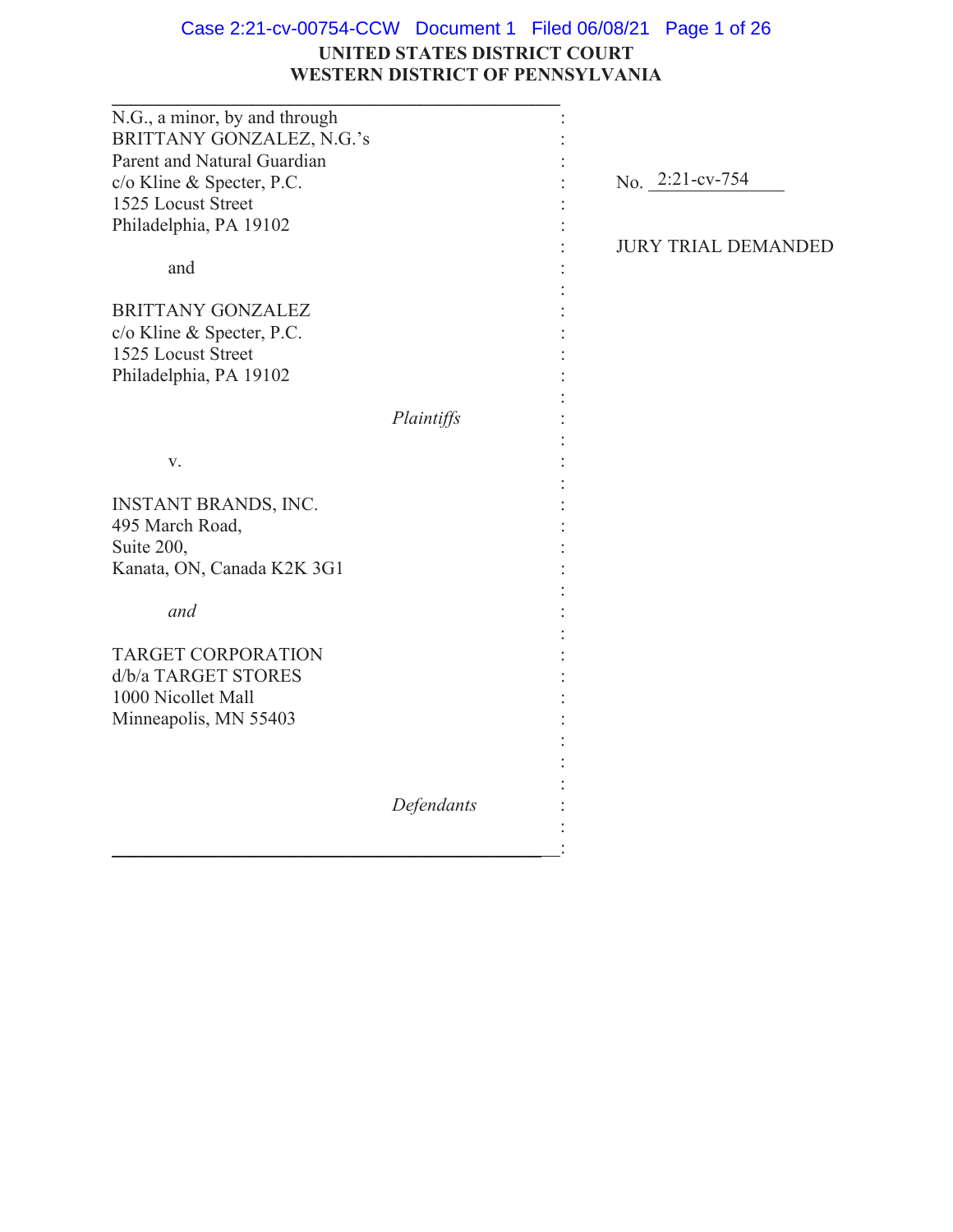#### **CIVIL ACTION COMPLAINT**

Plaintiffs, minor N.G., by and through Brittany Gonzalez, minor Plaintiff N.G.'s parent and natural guardian, and Brittany Gonzalez, in her Individual capacity, by and through their undersigned counsel, Kline & Specter, P.C., hereby bring this action against Defendants, Instant Brands, Inc. and Target Corporation, d/b/a Target Stores, and in support thereof aver as follows:

## **PARTIES, JURISDICTION, AND VENUE**

1. Plaintiff, N.G. is a two-year-old girl and minor resident of the Commonwealth of Pennsylvania who may be reached through her counsel at the above-noted address.

2. Plaintiff Brittany Gonzalez is minor Plaintiff N.G.'s parent and natural guardian and a citizen and resident of the Commonwealth of Pennsylvania who may be reached through her counsel at the above-noted address.

3. Defendant Instant Brands, Inc. is a Canadian corporation with its principal place of business at 495 March Road, Suite 200, Kanata, ON, Canada K2K 3G1, and as such is deemed to be a citizen of the Country of Canada.

4. At all relevant times hereto, Instant Brands, Inc. conducted systematic and continuous business activity within this judicial district.

5. More specifically, Instant Brands, Inc. distributes products for sale at retail stores within the Commonwealth of Pennsylvania within this judicial district, including, among other places, the Target store at 600 Cahuvet Drive, Pittsburgh, Pennsylvania, 15275, where Plaintiff Brittany Gonzalez purchased the "Instant Pot" at issue in this case.

6. Defendant, Target Corporation d/b/a Target Stores (sometimes hereinafter "Target") is an American corporation, organized and existing under the laws of the State of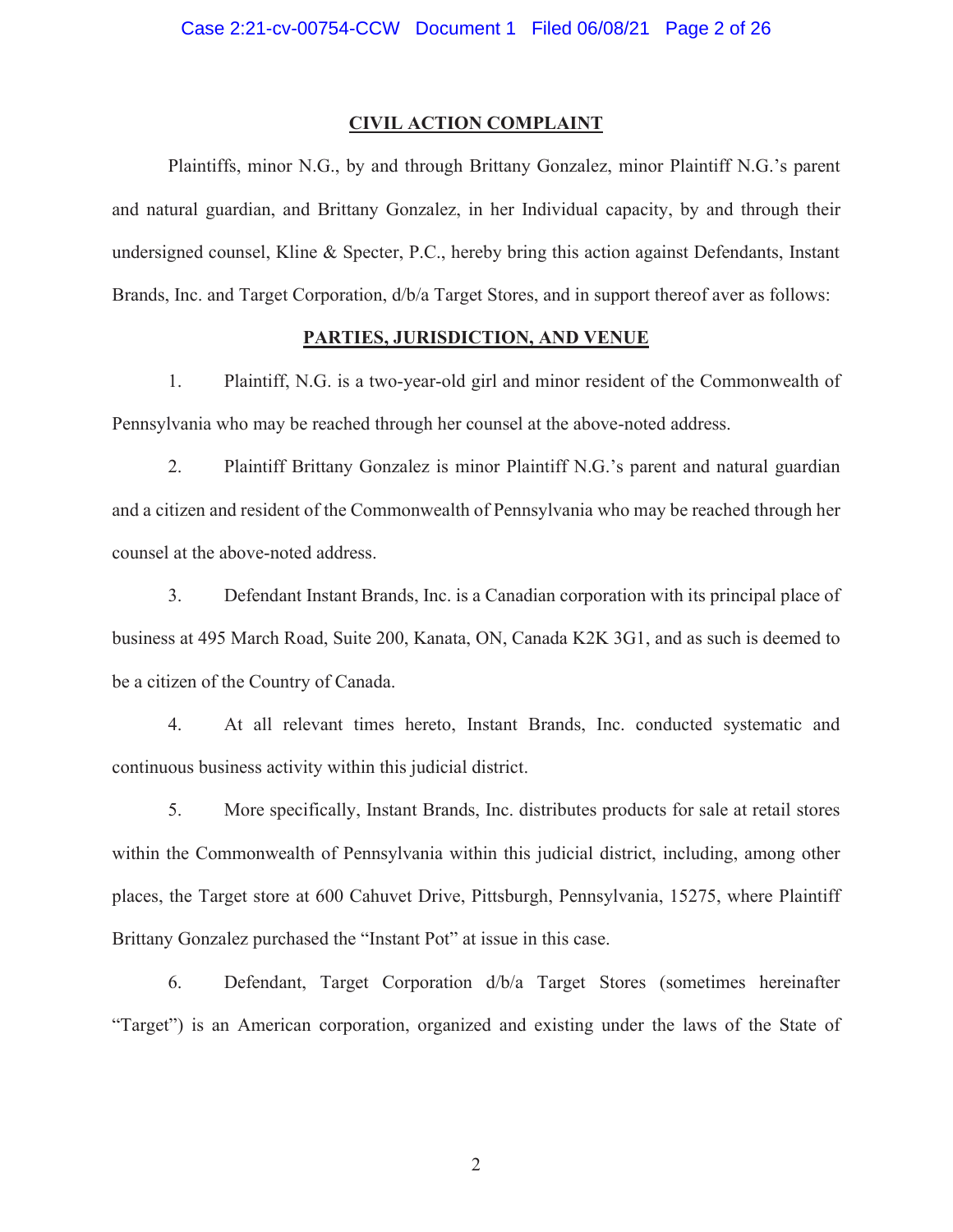#### Case 2:21-cv-00754-CCW Document 1 Filed 06/08/21 Page 3 of 26

Minnesota with a principal place of business at 1000 Nicollet Mall, Minneapolis, Minnesota, 55403.

7. Target owns and operates retail stores within this judicial district, including, among other places, the Target store at 600 Cahuvet Drive, Pittsburgh, Pennsylvania, 15275, where Plaintiff Brittany Gonzalez purchased the Instant Pot at issue in this case.

8. Subject matter jurisdiction is proper under 28 U.S.C. § 1332 because Plaintiffs and Defendants are residents of separate states and because the amount in controversy is in excess of seventy-five thousand dollars (\$75,000.00) exclusive of interest and costs.

9. Venue is proper under 28 U.S.C. § 1391(b)(2) because a substantial part of the events or omissions giving rise to this claim, namely Plaintiff Brittany Gonzalez's purchase of the Instant Pot at issue as well as the accident involving the Instant Pot set forth more fully herein, occurred in this judicial district.

10. Alternatively, venue is proper in this Court pursuant to 28 U.S.C. § 1391(b)(3) because Defendants Instant Brands, Inc. and Target have sufficient minimum contacts with the Commonwealth of Pennsylvania and have intentionally availed themselves of the markets within Pennsylvania through the promotion, sale, marketing, and distribution of their products, including Instant Pots like the one at issue.

#### **OPERATIVE FACTS**

11. Defendant Instant Brands, Inc. is in the business of designing, manufacturing, warranting, marketing, distributing, and selling the Instant Pot at issue.

12. Defendant Target Corporation d/b/a Target Stores is one of the largest retailers in the world. Target sells a variety of types of Instant Pot pressure cookers, including the one at issue in this case, and prominently markets the Instant Pot brand on its website to this day.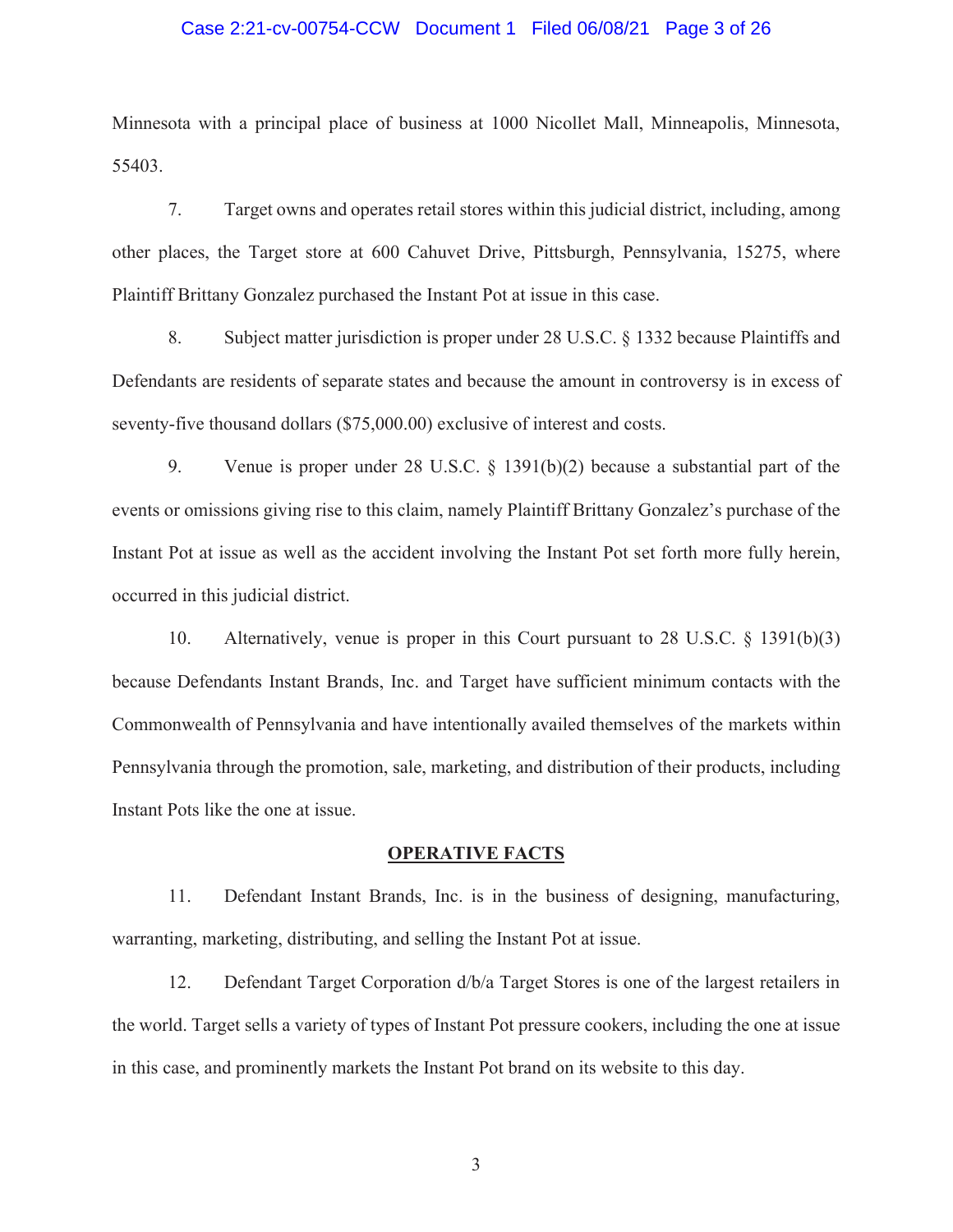# Case 2:21-cv-00754-CCW Document 1 Filed 06/08/21 Page 4 of 26

13. The Instant Pot is a pressure cooker device that Instant Brands, Inc. claims prepares

"healthy and delicious meals, simply and quickly."<sup>1</sup>

14. The website for the Instant Pot claims the device is equipped with "**11 Safety** 

**Mechanisms** to eliminate many common errors which may cause harm or spoil food."<sup>2</sup>

15. More specifically, the Instant Pot website claims the Instant Pot contains the

following safety features:

- Steam Release Releases excess pressure by venting steam through the steam release valve/handle.
- Anti-Block Shield A stainless steel cover which prevents food particles from entering the steam release pipe, reducing the risk of blockages.
- x *Safety Lid Lock – When cooker is pressurized, the lid will automatically lock to prevent opening the cooker. Do not attempt to force the lid open while the cooker is pressurized.*
- $\bullet$  Lid Position Detection If the lid is not in a safe position for pressure cooking, the cooker will not allow cooking to begin.
- Automatic Temperature Control Regulates heating to ensure the inner pot remains within a safe temperature range, based on the program.
- Overheat (Burn) Protection Overheating may occur if:
	- o After Sautéing, inner pot has not been deglazed— food is stuck to the bottom
	- o The pressure cooker is being operated without sufficient cooking liquid
	- o The inner pot is not making full contact with the heating element
	- o The inner pot encounters a heat distribution issue, such as when starch accumulates on the bottom of the inner pot.

The cooker will reduce the risk of burning food by lowering the heat output.

<sup>1</sup> https://instantpot.com/about-instant-brands/ (*last visited* April 5, 2021).

<sup>2</sup> https://instantpot.com/11-safety-mechanisms-2/ (*last visited* April 5, 2021) (emphasis added and in original).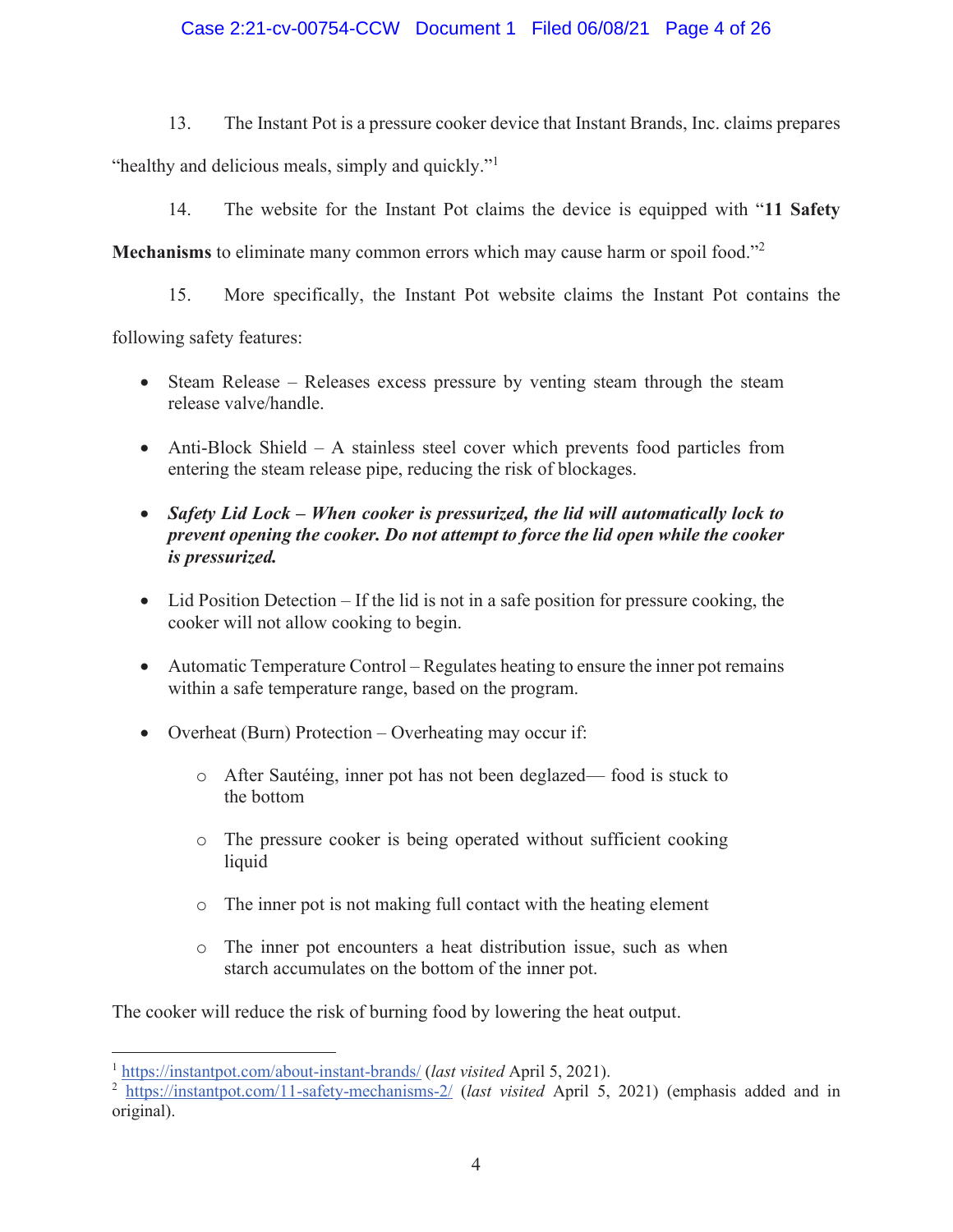- Automatic Pressure Control Maintains working pressure levels. Suspends heating if pressure exceeds pressure level limits.
- $\bullet$  Electrical fuse Cuts off power if the electrical current exceeds safety limits.
- Thermal Fuse Cuts off power if the internal temperature exceeds safety limits.
- $\bullet$  Leaky Lid Detection If there is steam leakage from the lid (such as, sealing ring not installed, or steam release handle being in "Venting" and not "Sealing" position) the cooker will not pressurize. Loss of steam may cause food to burn. The cooker monitors the pre-heating time and lowers heat output if working pressure is not reached within 40 minutes.
- $\bullet$  Self-Diagnostic Scans components for errors. Displays error codes on-screen.<sup>3</sup>
	- 16. The Instant Pot User Manual, which was written and distributed by Instant Brands,

Inc., also states "[u]ntil cooker pressurizes and float valve has popped up, lid will be removable.

# *Once pressurized, lid will lock*."<sup>4</sup>

17. In addition to its website and User Manual, Instant Brands, Inc., through its trademark Instant Pot, utilizes media outlets and social media platforms such as YouTube to promote the Instant Pot as a safe and reliable product, even though it is not.

18. More specifically, a YouTube video on Instant Pot's YouTube page entitled

"*Getting to Know Your New Instant Pot IP-DUO*"<sup>5</sup> states as follows:

- "Congratulations on buying the most advanced kitchen appliance on the market."<sup>6</sup>
- "The first thing you need to know about your IP-DUO is that *you don't need to be afraid of it*, as many people are afraid of stovetop pressure cookers."<sup>7</sup>
- "With 10 safety features built in, you can use your Instant Pot with confidence, *knowing that it is not going to explode*."<sup>8</sup>

 $3$   $Id$ .

<sup>4</sup> *Instant Pot Smart Wifi User Manual*, attached as *Exhibit A*, at 12.

<sup>5</sup> https://www.youtube.com/watch?v=w1RKj9E8TY0 (*last visited* April 5, 2021)

<sup>6</sup> *Id.* at 0:21.

<sup>7</sup> *Id.* at :37.

<sup>8</sup> *Id.* at :46.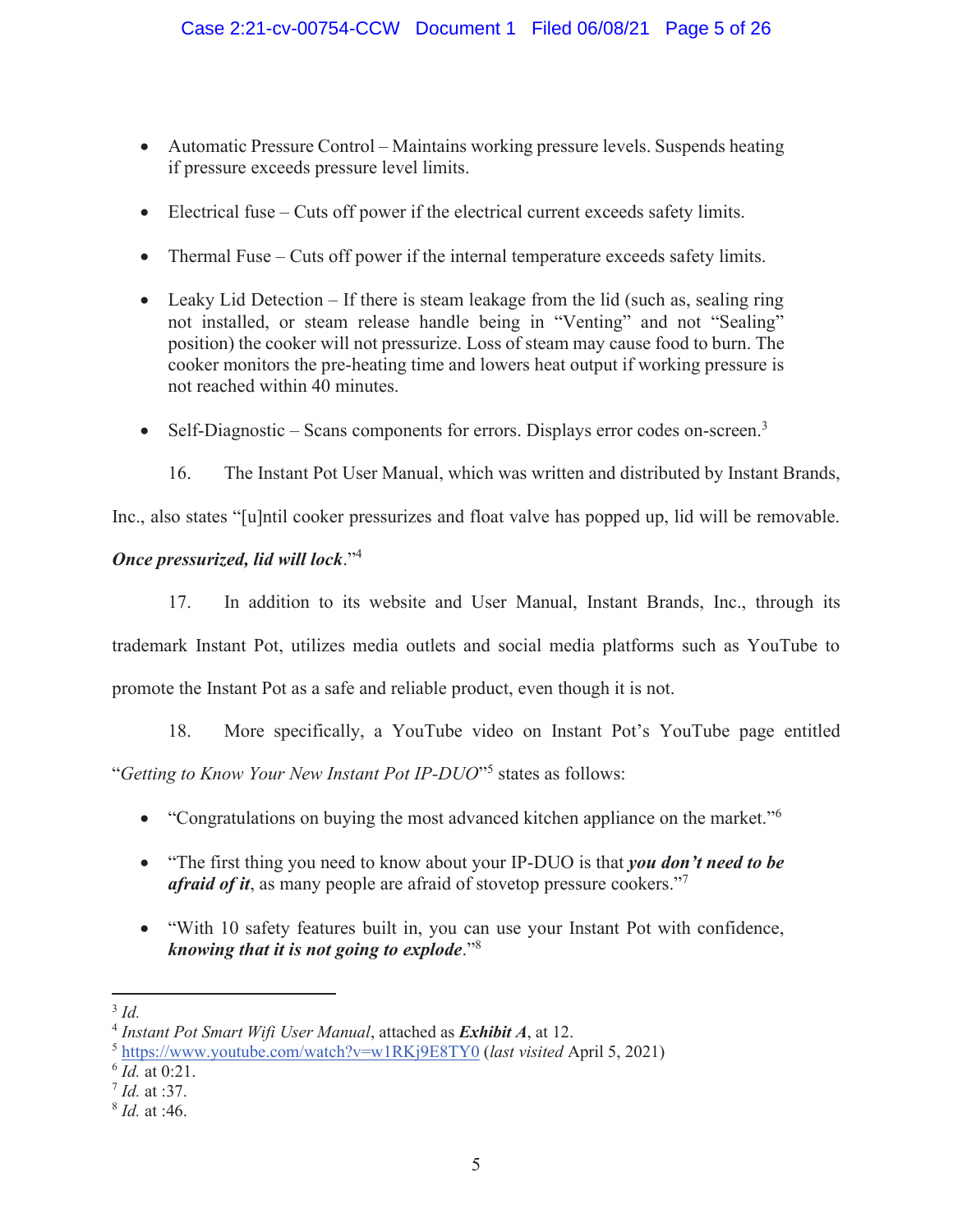x "In addition, keep in mind that your Instant Pot operates at relatively low pressures of 11 to 12 psi or lower, depending on the pressure setting that you use."<sup>9</sup>

19. In a similar video on Instant Pot's YouTube page entitled "*Introducing Instant Pot IP-DUO series electric pressure cooker*," spokesperson Laura Pazzaglia, boasts Instant Pot's safety, stating that "once the lid is locked, and the contents are under pressure, *there is no way to open the pressure cooker.*"<sup>10</sup>

20. The claims set forth in these various sources, all created, published, and distributed by Instant Brands, Inc., through its trademark Instant Pot, are affirmative misrepresentations that caused justifiable reliance among thousands of consumers and users, including Plaintiffs, with disastrous effects.

21. These representations are not just misleading; they are out-and-out false and put consumers and users like Plaintiffs at significant, undue risk of severe and permanent injury.

22. On August 18, 2020, Brittany Gonzalez purchased an Instant Pot, "Smart Wifi" model, from the Target store at 600 Cahuvet Drive, Pittsburgh, Pennsylvania, 15275.

23. Brittany Gonzalez purchased the Instant Pot to cook for herself and her family, including minor Plaintiff N.G., and did so with the reasonable expectation that it was properly designed and manufactured, not unreasonably dangerous, and free from defects of any kind, and that it was safe for its intended, foreseeable use.

24. However, the Instant Pot was defectively and negligently designed and manufactured by Instant Brands, Inc. in that it failed to properly function as to prevent the lid from being removed with normal or no force while the unit remained pressurized, despite the appearance that all the pressure had been released, during the ordinary, foreseeable and proper use of cooking

<sup>9</sup> *Id.* at :55.

<sup>10</sup> https://www.youtube.com/watch?v=bVA2EqPf0s0&t=171s (*last visited* April 5, 2021) at 6:44.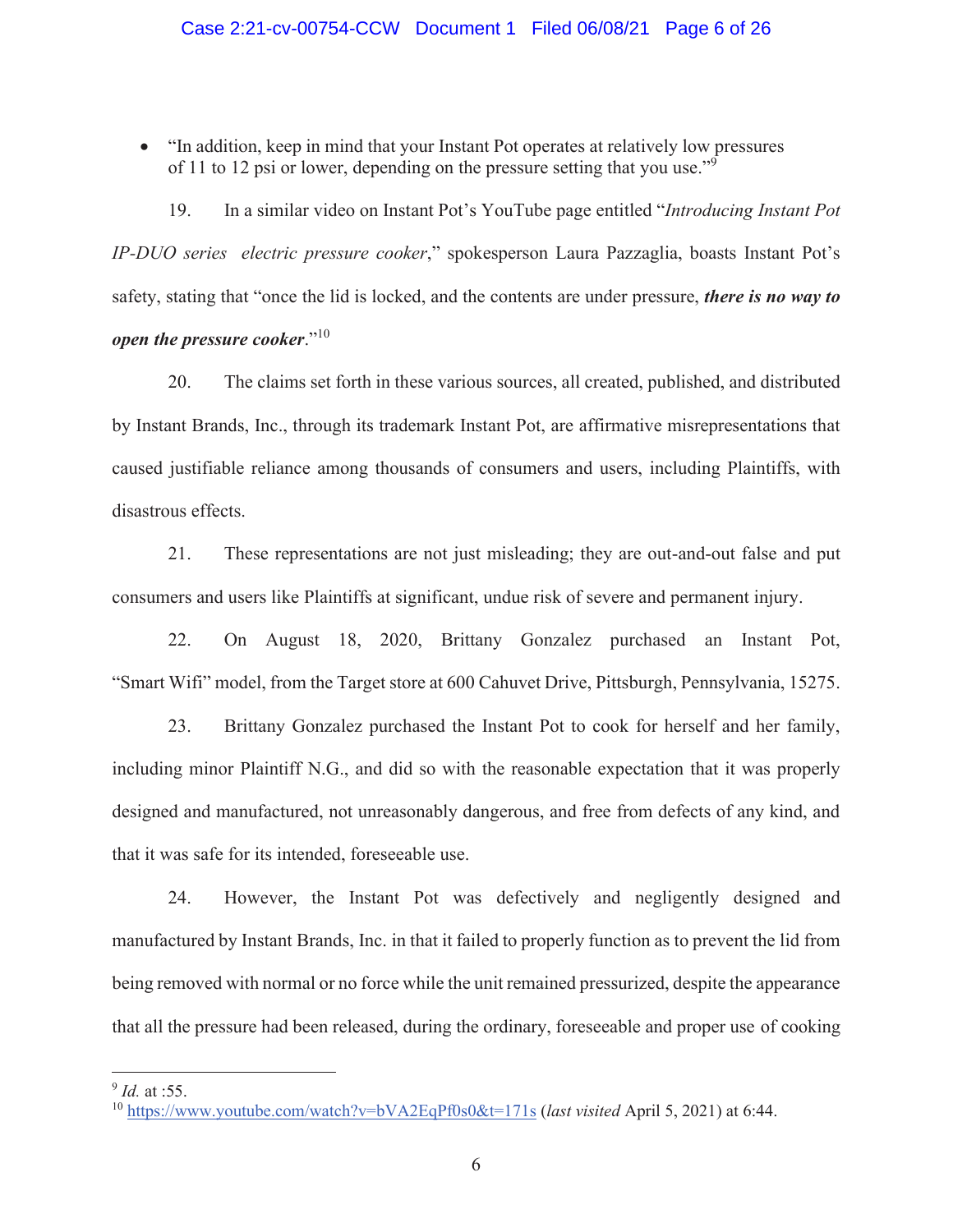### Case 2:21-cv-00754-CCW Document 1 Filed 06/08/21 Page 7 of 26

food with the product, placing the Plaintiffs, their family, and similar consumers and users in danger while using the Instant Pot.

25. Instant Pots possess defects that make them unreasonably dangerous for their intended use by ordinary and average consumers, such that a reasonable person would conclude the probability and seriousness of harm caused by the product outweigh the burden or costs of taking precautions, because the lid can be rotated and opened while the unit remains pressurized.

26. Economic, feasible, and safer alternative designs were available that could have prevented the Instant Pot's lid from being rotated and opened while pressurized.

27. Defendants knew or should have known that Instant Pots possess defects that pose a serious safety risk to Plaintiffs and the public. Nevertheless, Defendants continue to ignore to and/or conceal their knowledge of the Instant Pots' defects from the general public and continue to generate a substantial profit from the design, manufacture, and/or sale of Instant Pot pressure cookers, demonstrating a callous, reckless, and depraved indifference to the health, safety, and welfare of Plaintiffs and consumers and users like them.

28. The Instant Pot in general and the Instant Pot at issue in this case was unreasonably dangerous in one or more of the following respects:

- a) The Instant Pot was designed such that the lid could be opened while still under pressure, causing scalding hot contents to erupt from the pot when opened;
- b) The Instant Pot was manufactured such that the lid could be opened while still under pressure, causing scalding hot contents to erupt from the pot when opened;
- c) The Instant Pot failed to warn that the lid could be opened while still under pressure, causing scalding hot contents to erupt from the pot when opened;
- d) The Instant Pot did not comply with applicable industry standards, including UL, ASTM, and ANSI standards;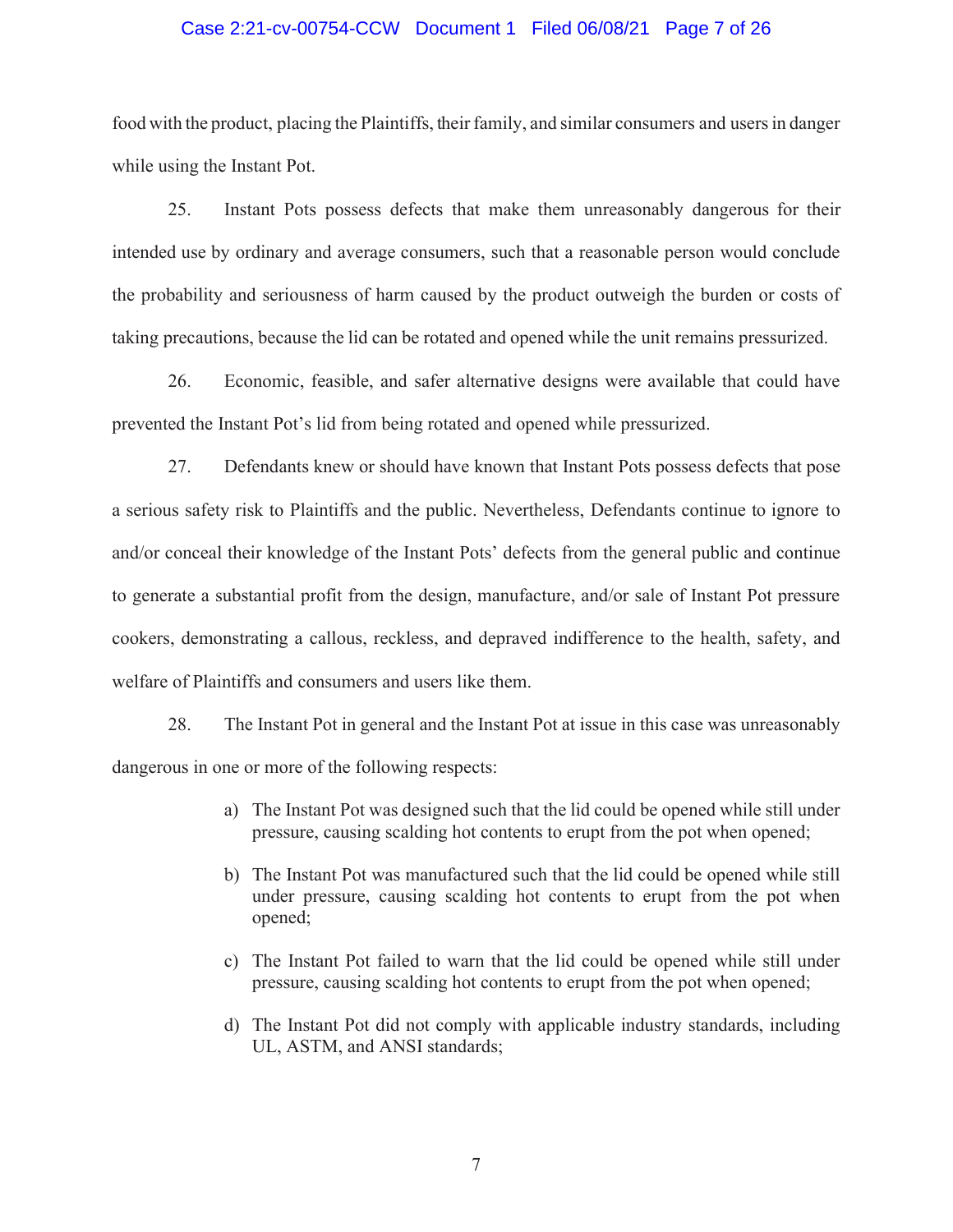- e) The Instant Pot's website states in reference to the "*Safety Lid Lock*" that, "*[w]hen cooker is pressurized, the lid will automatically lock to prevent opening the cooker. Do not attempt to force the lid open while the cooker is pressurized[,]*" when in fact the lid could be opened with normal force when the pot is under pressure, causing scalding hot contents to erupt from the pot when the lid is opened.
- f) YouTube videos created by Instant Brands, Inc. state that users do not need to be afraid of it, that it "*is not going to explode*," and that the lid cannot be opened once the pot is under pressure, when in fact the lid could be opened when the pot is under pressure, causing scalding hot contents to erupt from the pot when the lid is opened.
- g) The Instant Pot's User Manual states, "[o]nce pressurized, lid will lock[,]" when in fact the lid could be opened when the pot is under pressure, causing scalding hot contents to erupt from the pot when the lid is opened;
- h) The Instant Pot was designed such that the float valve could be in the down position when the contents were still under pressure, rendering the safety feature of locking the lid ineffective, causing scalding hot contents to erupt from the pot when the lid was opened;
- i) The Instant Pot was manufactured such that the float valve could be in the down position when the contents were still under pressure, rendering the safety feature of locking the lid ineffective, causing scalding hot contents to erupt from the pot when the lid was opened;
- j) The Instant Pot was not adequately tested before distribution and sale; and
- k) The Instant Pot marketing, instructions, and packaging, misrepresented its safety characteristics and the inability to open the lid when the pot was under pressure, when in fact it could be opened under pressure.
- 29. Like many other consumers and users before them, Plaintiffs' injuries resulted from

the lid being removable when their Instant Pot was under extreme and dangerous amounts of

pressure, despite Instant Brands, Inc.'s representations that when the "cooker is pressurized, the

lid will automatically lock to prevent opening the cooker."

30. More specifically, on September 18, 2020, Brittany Gonzalez was making soup in the Instant Pot.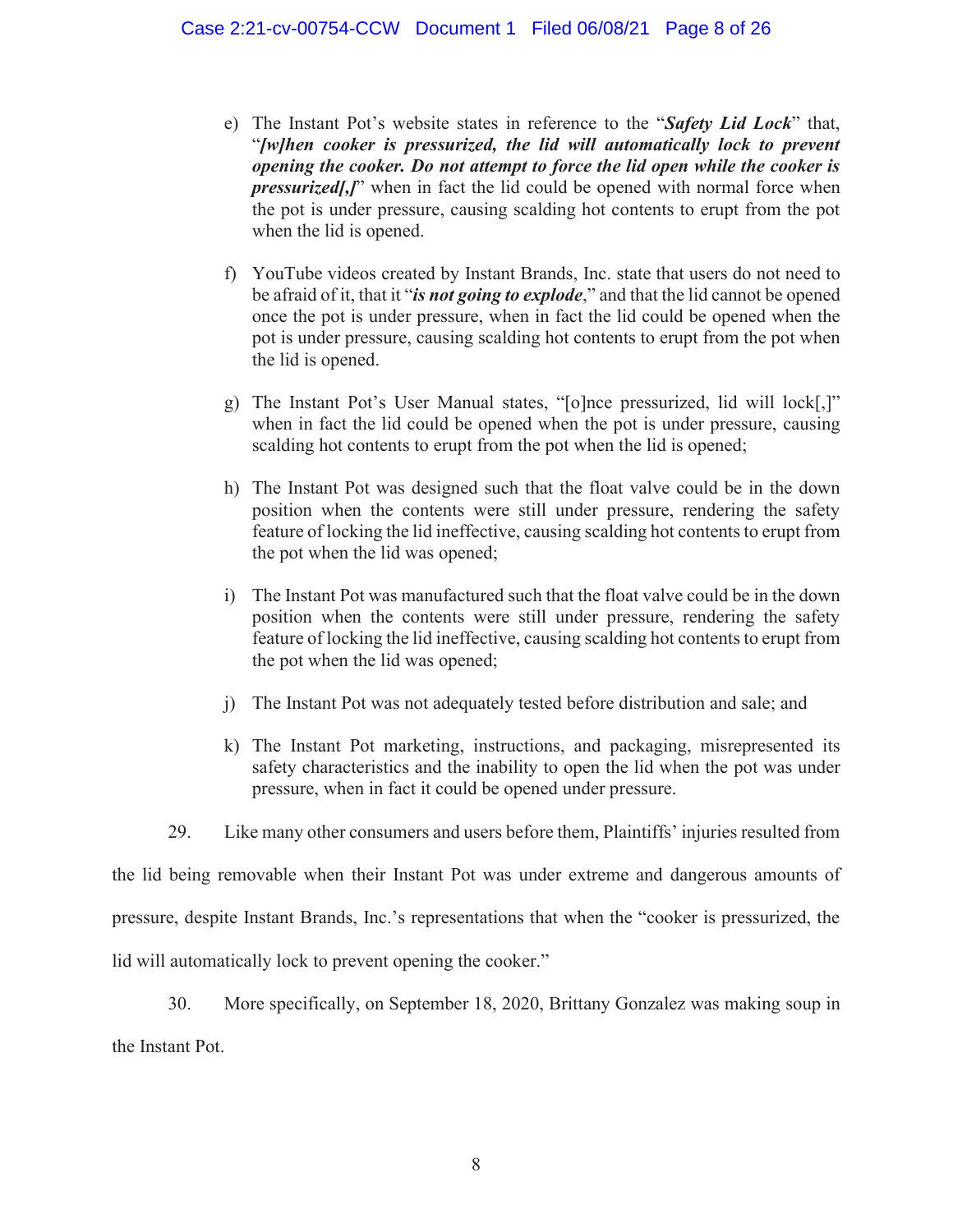### Case 2:21-cv-00754-CCW Document 1 Filed 06/08/21 Page 9 of 26

31. After adding her desired ingredients, Brittany Gonzalez properly closed the lid and began the cooking process, setting the timer for sixty minutes.

32. Once the cooking process was completed, Brittany Gonzalez saw an error message on the screen stating "burn."

33. Consistent with her understanding of the functionality of the Instant Pot, Brittany Gonzalez released the pressure valve.

34. After she believed the pot was no longer under pressure, she began to take off the lid.

35. As soon as Brittany Gonzalez began to take off the lid, during which she used no force, and the lid came off with ease, the lid shot open with great force, spewing the scalding hot contents of the cooker into Plaintiffs' kitchen, making contact with minor Plaintiff N.G., who was on a nearby chair.

36. Brittany Gonzalez used all of her strength to try to keep the lid closed, but the forces from within the defective Instant Pot were too great, and the contents within continued to fly out.

37. As soon as the scalding hot contents of the Instant Pot contacted minor Plaintiff N.G., she screamed in pain.

38. Brittany Gonzalez immediately noticed that her daughter had suffered serious burns and called 9-1-1.

39. Minor Plaintiff N.G. was taken to Mercy Hospital, where her burns were treated.

40. As a direct and proximate result of defects in the Instant Pot, minor Plaintiff N.G. sustained third degree burns to her face, neck, chest, left shoulder, anterolateral left arm, and radial left forearm, requiring significant debridement and/or skin grafting.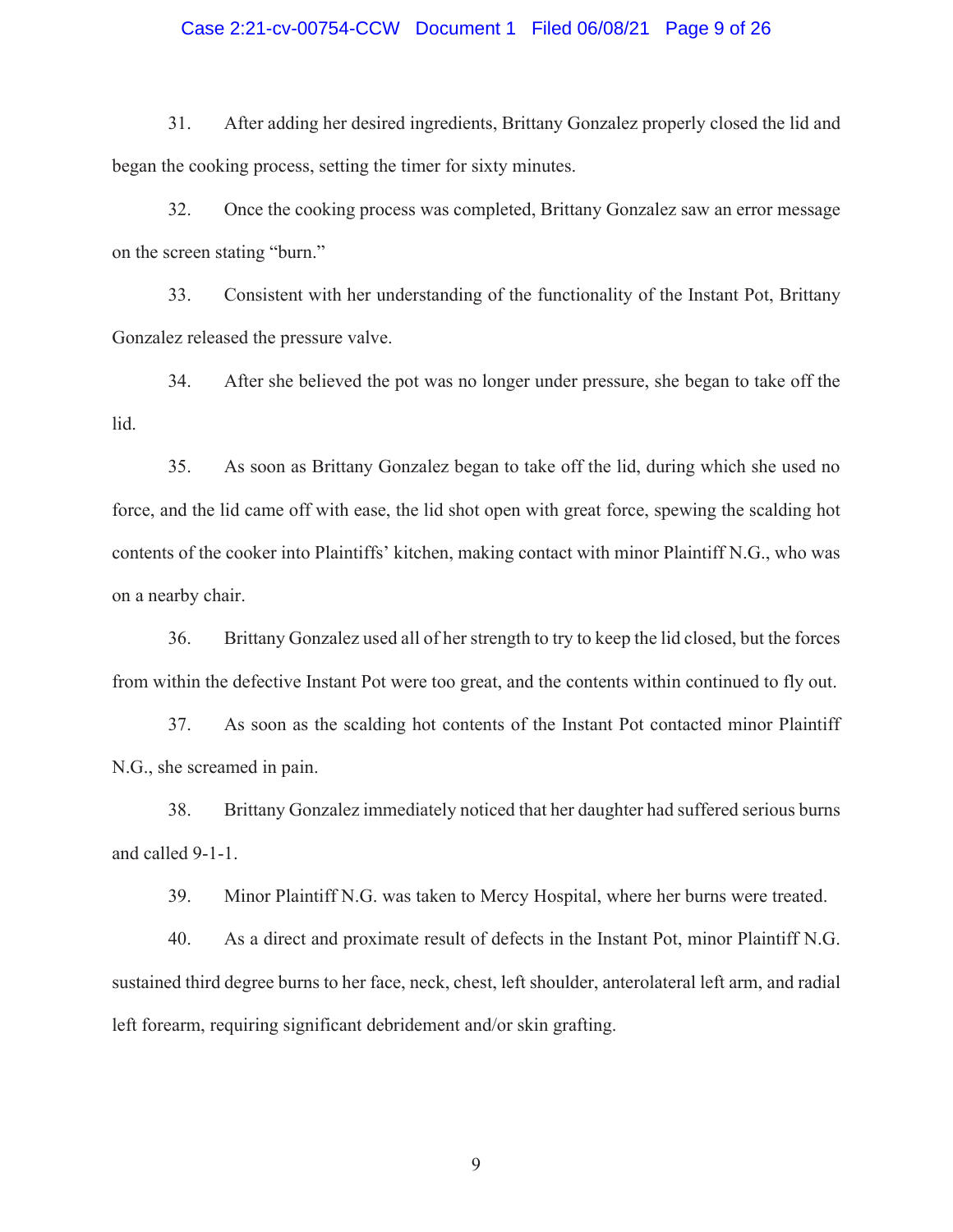### Case 2:21-cv-00754-CCW Document 1 Filed 06/08/21 Page 10 of 26

- 41. Minor Plaintiff N.G.'s treatment is ongoing and, on information and belief, will continue well into the future and/or for the rest of her life.
	- 42. Minor Plaintiff N.G.'s injuries are severe and permanent, and include:
		- a) Third degree burns all over her left side face, left shoulder, chest, left arm, and left leg;
		- b) Diffuse, permanent hypertrophic scarring all over her left side, including her face, left shoulder, chest, left arm, and left leg;
		- c) Shoulder contracture and/or impaired scapular mechanics, also known as "frozen shoulder," and other impairment in use of left arm;
		- d) Past medical expenses;
		- e) Future medical expenses;
		- f) Past pain and suffering;
		- g) Future pain and suffering;
		- h) Past severe emotional distress;
		- i) Future severe emotional distress;
		- j) Embarrassment and humiliation;
		- k) Loss of enjoyment of life;
		- l) Permanent disfigurement; and
		- m) Other injuries that may be identified in discovery.
- 43. Brittany Gonzalez, who was in the zone of danger and witnessed the horrific accident to her young daughter, suffered the following injuries:
	- a) Past severe emotional distress;
	- b) Future severe emotional distress;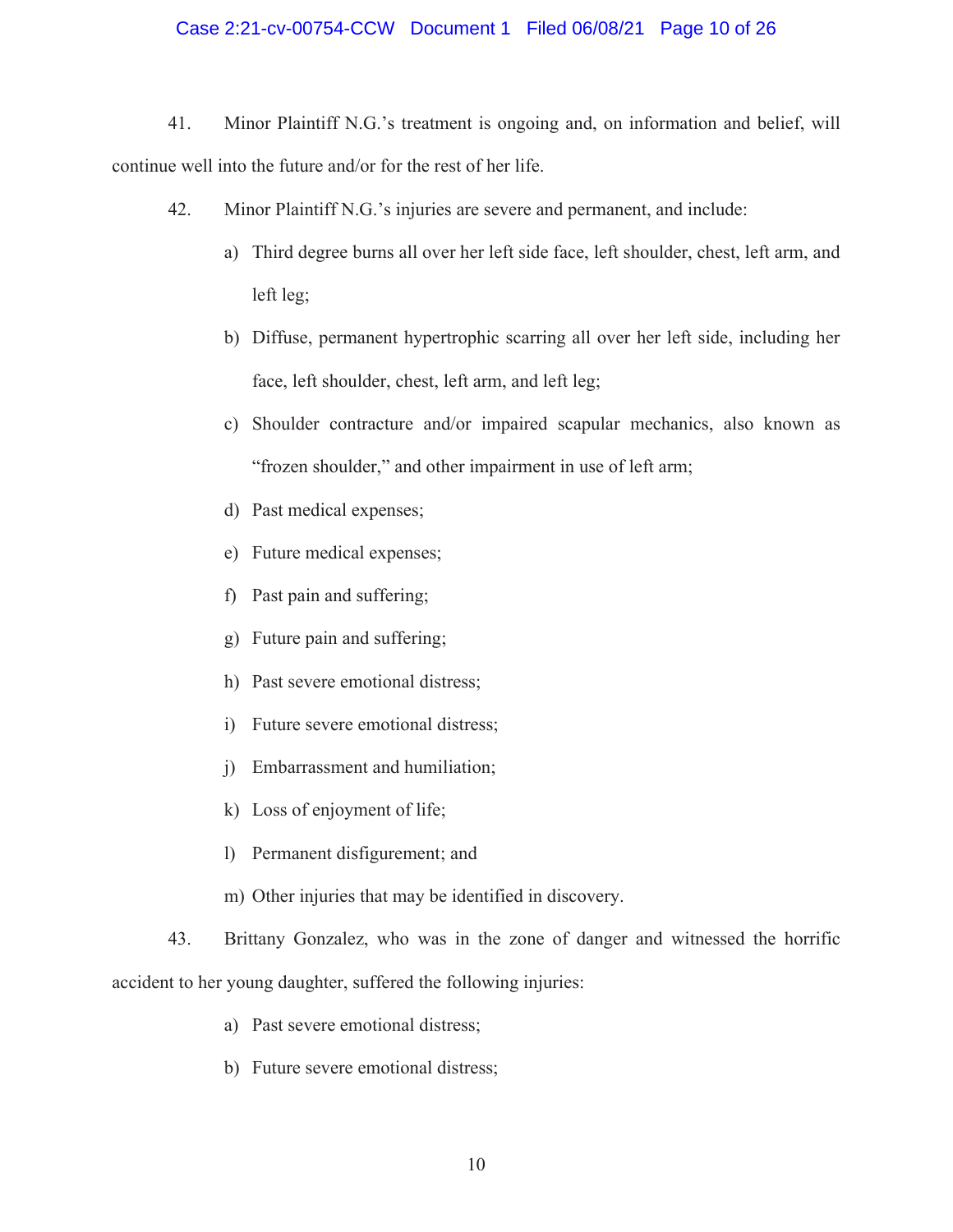- c) Past medical expenses;
- d) Future medical expenses;
- e) Loss of enjoyment of life; and
- f) Other injuries that may be identified in discovery.

44. As a direct and proximate result of Defendants' defective product, their failure to warn consumers of such defects, their negligent misrepresentations, their failure to remove a product with such defects from the stream of commerce, and, in the case of Instant Brands Inc.'s negligent design and negligent/reckless concealment of such defects, Plaintiffs used an unreasonably dangerous pressure cooker, which resulted in the significant bodily and mental injuries as set forth above.

# **COUNT I STRICT PRODUCTS LIABILITY Minor Plaintiff N.G. v. All Defendants**

45. Plaintiffs incorporate by reference all of the above paragraphs as though set forth fully herein.

46. At all relevant times hereto, Defendants knew or should have known of the foreseeable risk of burn injury inherent in the design of the Instant Pot.

47. At the time Defendants designed, manufactured, marketed, sold, and distributed the subject Instant Pot, it was defective in its design, unreasonably dangerous, and unsafe for its intended purpose because it did not provide adequate protection against the foreseeable risk of burn injury.

48. The Instant Pot at issue was in the same or substantially similar condition as when it left the possession of Defendants.

49. Plaintiffs did not misuse or materially alter the Instant Pot.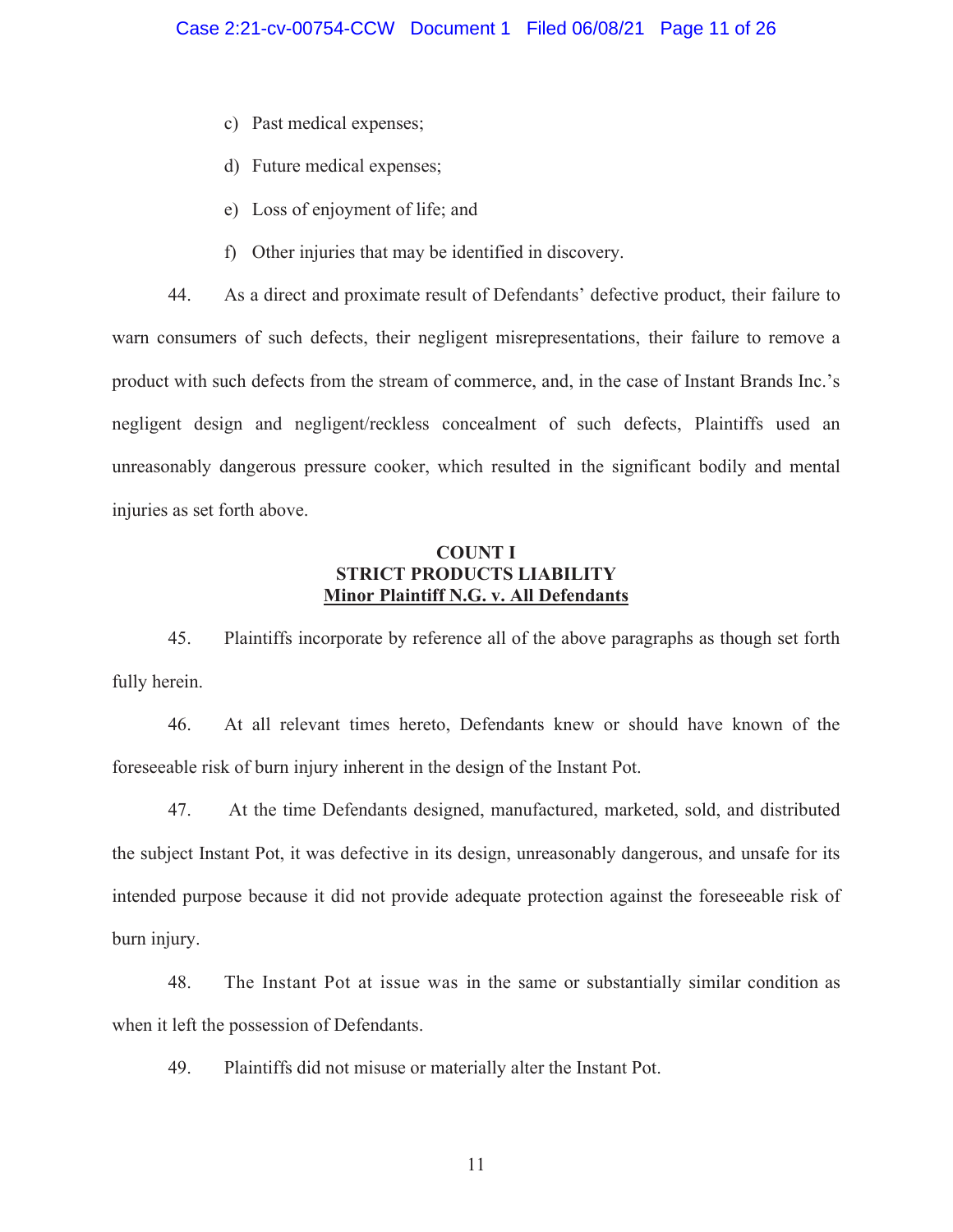# Case 2:21-cv-00754-CCW Document 1 Filed 06/08/21 Page 12 of 26

50. The Instant Pot did not perform as safely as an ordinary consumer would have

expected it to perform when used in a reasonably foreseeable way.

51. Further, a reasonable person would conclude that the possibility and seriousness of

harm outweighs the burden or cost of making the Pressure Cookers safe.

52. The Instant Pot was defective, subjecting Defendants to strict liability, in one or

more of the following respects:

- a) The Instant Pot was designed such that the lid could be opened while still under pressure, causing scalding hot contents to erupt from the pot when opened;
- b) The Instant Pot was manufactured such that the lid could be opened while still under pressure, causing scalding hot contents to erupt from the pot when opened;
- c) The Instant Pot did not comply with applicable industry standards, including UL, ASTM, and ANSI standards;
- d) The Instant Pot's website states in reference to the "*Safety Lid Lock*" that, "*[w]hen cooker is pressurized, the lid will automatically lock to prevent opening the cooker. Do not attempt to force the lid open while the cooker is pressurized[,]*" when in fact the lid could be opened when the pot is under pressure, causing scalding hot contents to erupt from the pot when the lid is opened.
- e) YouTube videos created by Instant Brands, Inc. state that users do not need to be afraid of it, that it "*is not going to explode*," and that the lid cannot be opened once the pot is under pressure, when in fact the lid could be opened when the pot is under pressure, causing scalding hot contents to erupt from the pot when the lid is opened.
- f) The Instant Pot's User Manual states, "[o]nce pressurized, lid will lock[,]" when in fact the lid could be opened when the pot is under pressure, causing scalding hot contents to erupt from the pot when the lid is opened;
- g) The Instant Pot was designed such that the float valve could be in the down position when the contents were still under pressure, rendering the safety feature of locking the lid ineffective, causing scalding hot contents to erupt from the pot when the lid was opened;
- h) The Instant Pot was manufactured such that the float valve could be in the down position when the contents were still under pressure, rendering the safety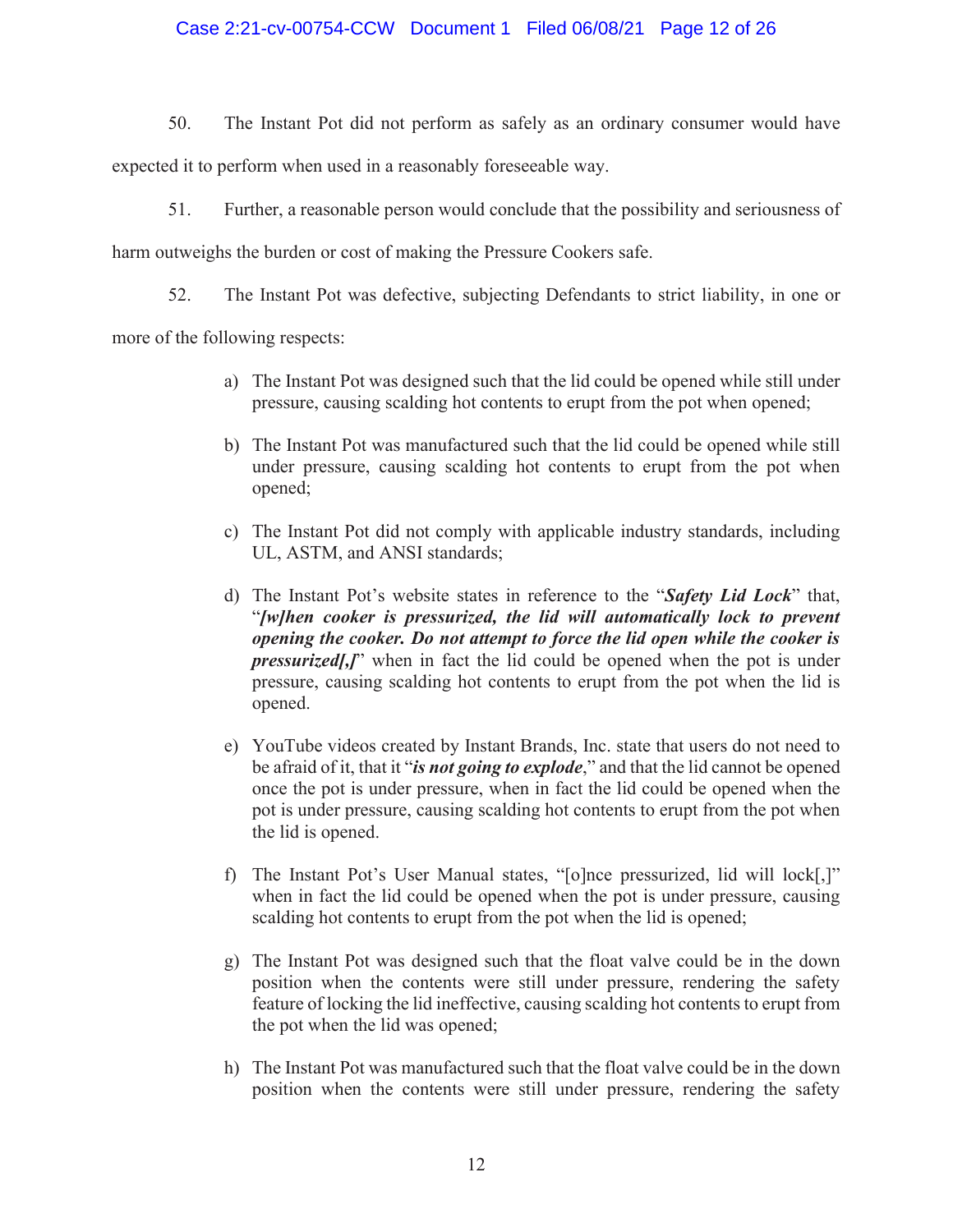feature of locking the lid ineffective, causing scalding hot contents to erupt from the pot when the lid was opened;

- i) The Instant Pot was not adequately tested before distribution and sale;
- j) The Instant Pot marketing, instructions, and packaging, misrepresented its safety characteristics and the inability to open the lid when the pot was under pressure, when in fact it could be opened under pressure; and
- k) Other dangerous conditions of the Instant Pot that may be identified in the course of discovery.

53. The defectiveness and unreasonably dangerous condition of the Instant Pot were direct and proximate causes of minor Plaintiff N.G.'s severe and permanent injuries, as previously set forth herein.

54. Defendants are strictly liable to Plaintiffs for designing, manufacturing, and failing to warn of the dangers of a defective and unreasonably dangerous product. The inherent risks associated with the Instant Pot outweighed the benefits of its use, as a safer alternative design was economically and technologically feasible at the time the product left the control of Defendants.

55. Alternatively, the Instant Pot "malfunctioned" as that term is used in *Ducko v. Chrysler Motors Co.*, 639 A.2d 1204 (Pa. Super 1994) (citing *Rogers v. Johnson & Johnson Products, Inc.,* 565 A.2d 751, 754 (Pa. 1989)).

56. As such, Plaintiffs are entitled to recover for minor Plaintiff N.G.'s injuries.

**WHEREFORE**, Plaintiffs demand judgment in their favor and against Defendants, jointly and severally, with all Defendants named herein, for compensatory and punitive damages, in a sum in excess of seventy-five thousand dollars (\$75,000.00), exclusive of pre-judgment interest, post-judgment interest and costs.

# **COUNT II STRICT LIABILITY – FAILURE TO WARN Minor Plaintiff N.G. v. All Defendants**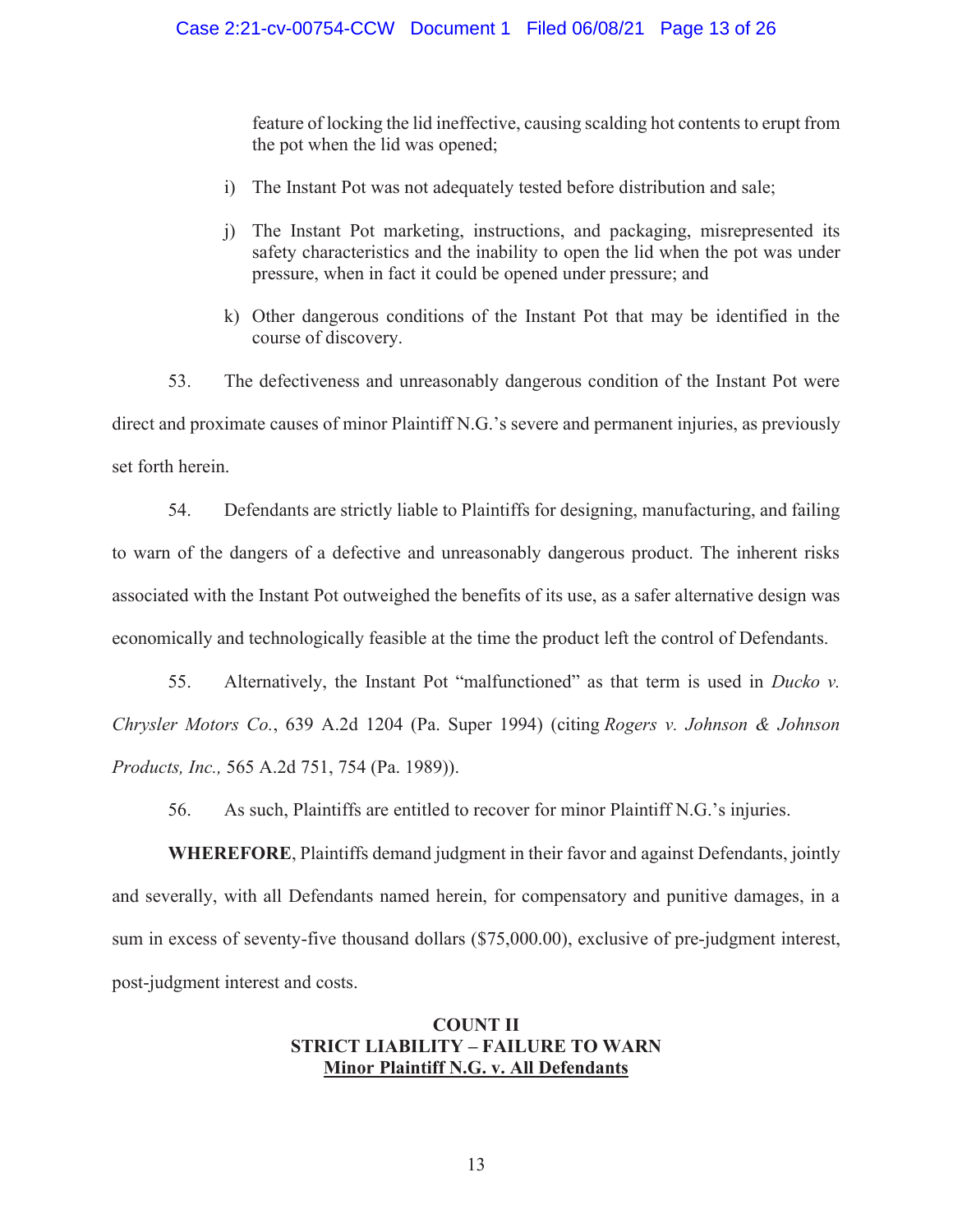### Case 2:21-cv-00754-CCW Document 1 Filed 06/08/21 Page 14 of 26

57. Plaintiffs incorporate by reference all of the above paragraphs as though set forth fully herein.

58. At all relevant times hereto, Defendants knew or should have known of the substantial dangers and inherent risks of burn injury involved in the reasonably foreseeable use of the Instant Pot.

59. Defendants knew or should have known that the substantial dangers and inherent risks of burn injury involved in the reasonably foreseeable use of the Instant Pot were not readily recognizable to an ordinary consumer or user and that such person would use the Instant Pot without inspection for defects.

60. Defendants knew or should have known of the foreseeable risk of burn injury inherent in the design of the Instant Pot.

61. Defendants acted negligently and recklessly by failing to provide necessary safety materials and failing to adequately warn of the substantial dangers and known and foreseeable risk of burn injury, by failing to provide adequate warnings regarding one or more of the following:

- a) The Instant Pot's lid could be opened while still under pressure, causing scalding hot contents to erupt from the pot when opened, and that serious injury could result from opening under pressure;
- b) The Instant Pot may still be under pressure even though certain functionalities, like the float valve, and indicators, like the screen display, might indicate that the pot is not under pressure, and that serious injury could result from opening under pressure; and
- c) Other dangerous conditions of the Instant Pot that may be identified in the course of discovery.

62. Any such safety material and/or warning that may have been provided and/or attached to the Instant Pot was inadequate, nullified, or rendered ineffective by contrary representations made by Defendants regarding the safety of the Instant Pot.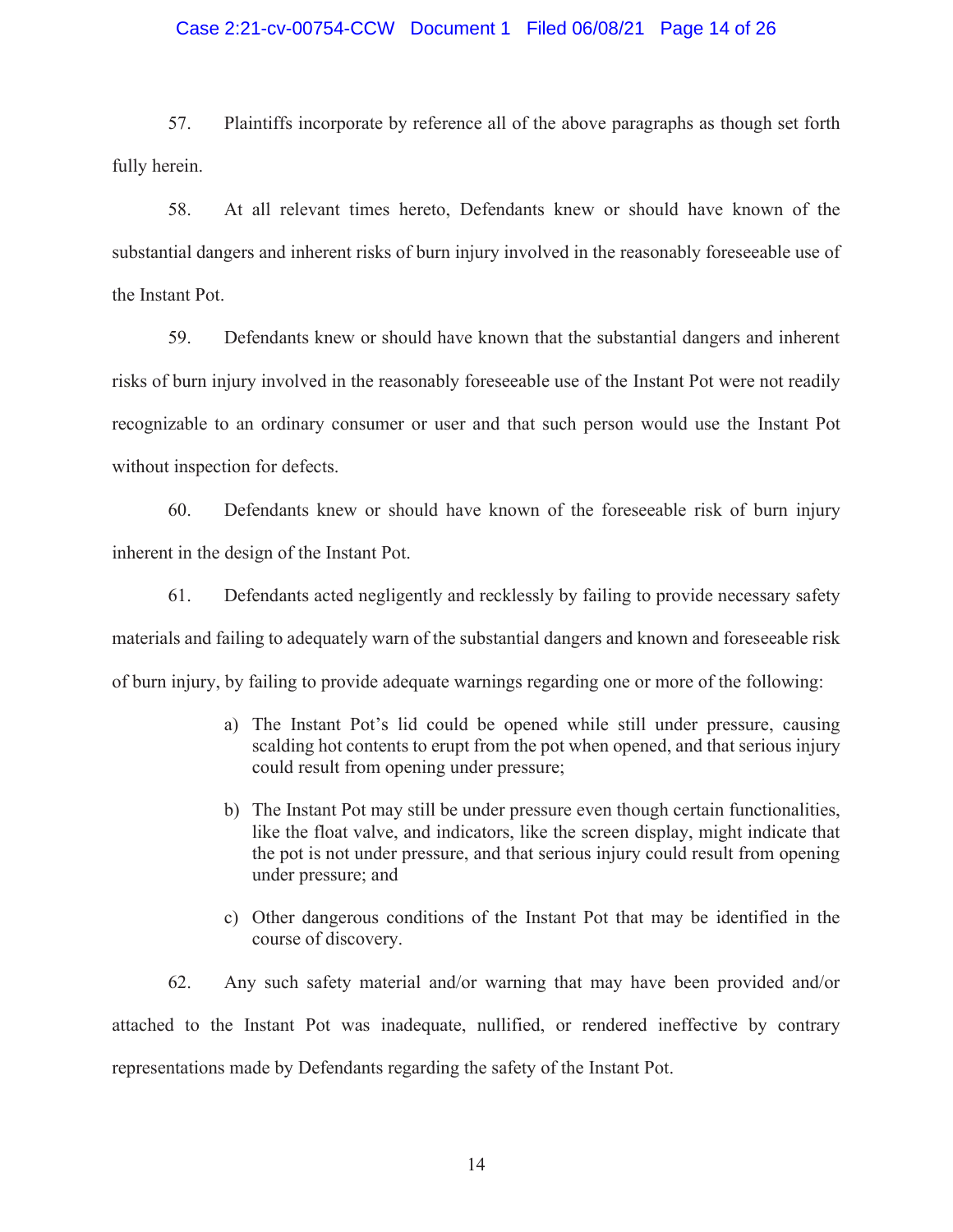### Case 2:21-cv-00754-CCW Document 1 Filed 06/08/21 Page 15 of 26

63. As a result of Defendants' recklessness and failure to adequately warn, Plaintiffs neither knew nor had reason to know about the existence of defects in the Instant Pot, as previously set forth herein.

64. At all relevant times hereto, Plaintiffs used the Instant Pot in a reasonably foreseeable manner.

65. Defendants' failure to warn of the substantial dangers and inherent risks of burn injury associated with the reasonably foreseeable use of the Instant Pot was the direct and proximate cause of minor Plaintiff N.G.'s severe and permanent injuries, as previously set forth herein.

66. Defendants are strictly liable for failing to warn consumers and users of the substantial dangers and inherent risks of burn injury associated with the reasonably foreseeable use of the Instant Pot.

67. As such, Plaintiffs are entitled to recover for minor Plaintiff N.G.'s injuries.

**WHEREFORE**, Plaintiffs demand judgment in their favor and against Defendants, jointly and severally, with all Defendants named herein, for compensatory and punitive damages, in a sum in excess of seventy-five thousand dollars (\$75,000.00), exclusive of pre-judgment interest, post-judgment interest and costs.

# **COUNT III NEGLIGENCE Minor Plaintiff N.G. v. All Defendants**

68. Plaintiffs incorporate by reference all of the above paragraphs as though set forth fully herein.

69. At all relevant times hereto, Defendants owed a duty to consumers to use reasonable care in the way they designed, manufactured, marketed, sold, and distributed the Instant Pot.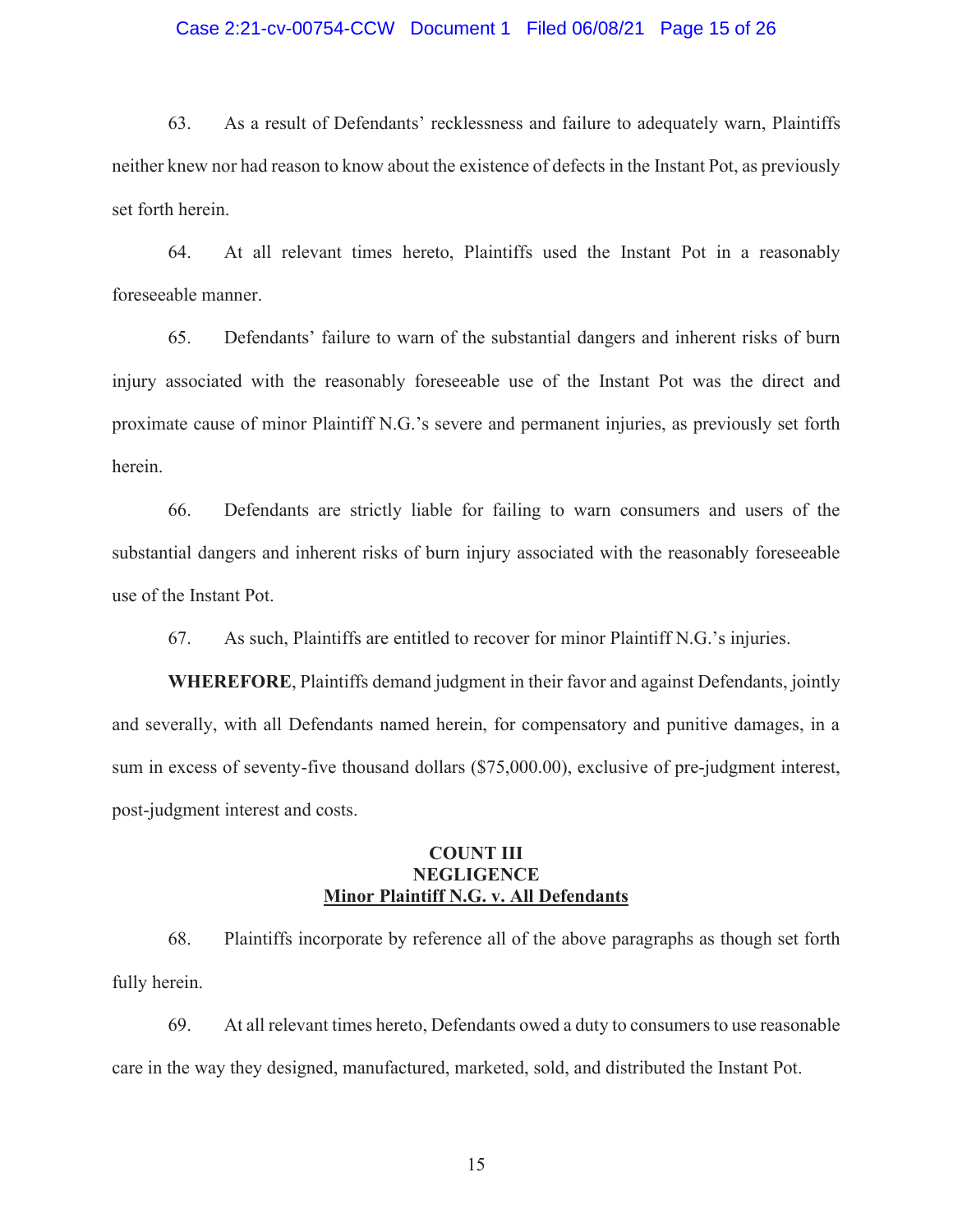## Case 2:21-cv-00754-CCW Document 1 Filed 06/08/21 Page 16 of 26

70. At all relevant times hereto, Defendants knew or should have known of the foreseeable risk of burn injury inherent in the Instant Pot.

71. Defendants breached the duty of care they assumed to consumers and were negligent, careless, and reckless in designing, manufacturing, marketing, selling, and distributing the Instant Pot in one or more of the following respects:

- a) The Instant Pot was designed such that the lid could be opened while still under pressure, causing scalding hot contents to erupt from the pot when opened;
- b) The Instant Pot was manufactured such that the lid could be opened while still under pressure, causing scalding hot contents to erupt from the pot when opened;
- c) The Instant Pot failed to warn that the lid could be opened while still under pressure, causing scalding hot contents to erupt from the pot when opened;
- d) The Instant Pot did not comply with applicable industry standards, including UL, ASTM, and ANSI standards;
- e) The Instant Pot's website states in reference to the "*Safety Lid Lock*" that, "*[w]hen cooker is pressurized, the lid will automatically lock to prevent opening the cooker. Do not attempt to force the lid open while the cooker is pressurized[,]*" when in fact the lid could be opened when the pot is under pressure, causing scalding hot contents to erupt from the pot when the lid is opened.
- f) YouTube videos created by Instant Brands, Inc. state that users do not need to be afraid of it, that it "*is not going to explode*," and that the lid cannot be opened once the pot is under pressure, when in fact the lid could be opened when the pot is under pressure, causing scalding hot contents to erupt from the pot when the lid is opened.
- g) The Instant Pot's User Manual states, "[o]nce pressurized, lid will lock[,]" when in fact the lid could be opened when the pot is under pressure, causing scalding hot contents to erupt from the pot when the lid is opened;
- h) The Instant Pot was designed such that the float valve could be in the down position when the contents were still under pressure, rendering the safety feature of locking the lid ineffective, causing scalding hot contents to erupt from the pot when the lid was opened;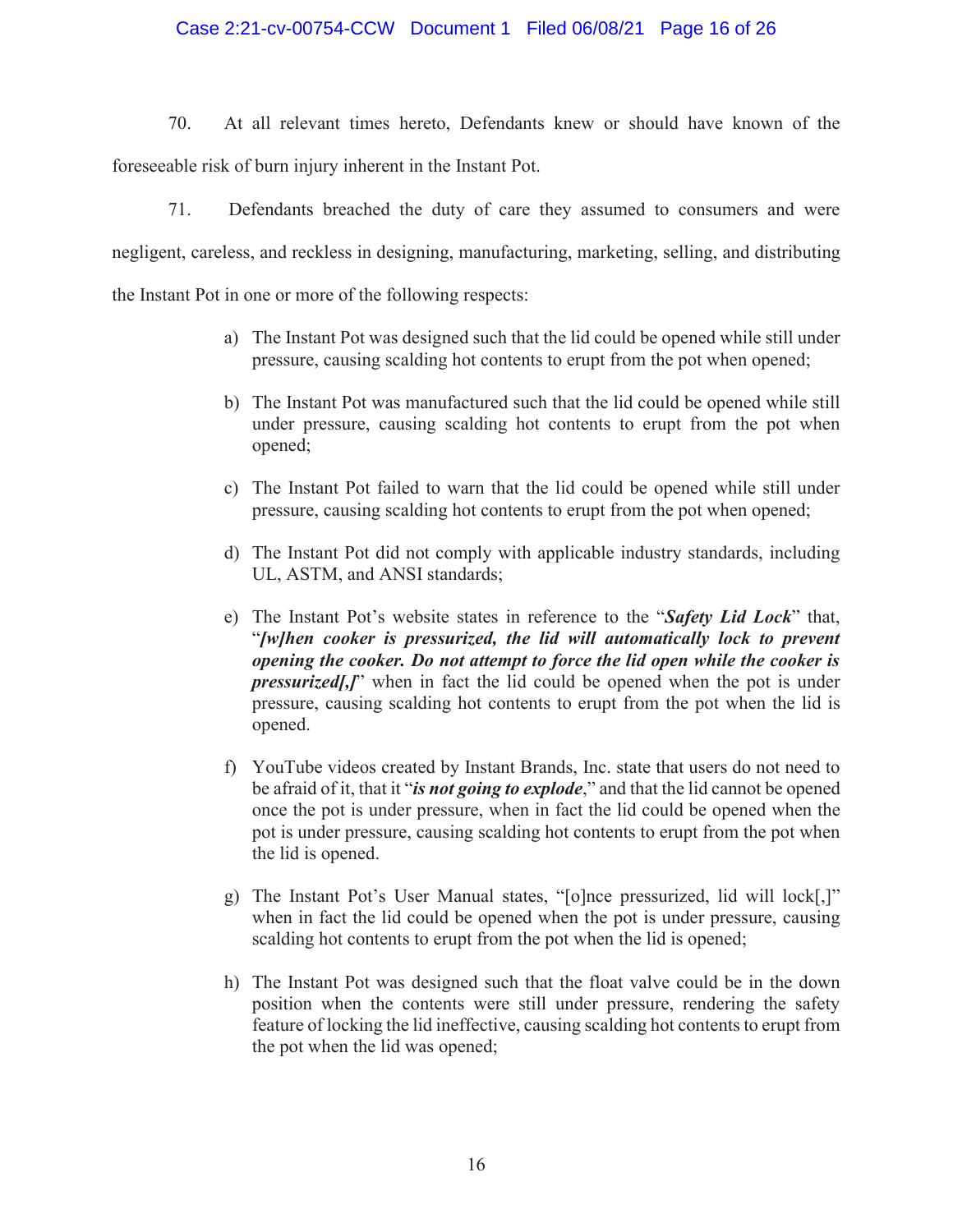- i) The Instant Pot was manufactured such that the float valve could be in the down position when the contents were still under pressure, rendering the safety feature of locking the lid ineffective, causing scalding hot contents to erupt from the pot when the lid was opened;
- j) The Instant Pot was not adequately tested before distribution and sale; and
- k) The Instant Pot marketing, instructions, and packaging, misrepresented its safety characteristics and the inability to open the lid when the pot was under pressure, when in fact it could be opened under pressure;
- l) Other dangerous conditions of the Instant Pot that may be identified in the course of discovery.

72. Defendants' negligence, carelessness, and recklessness in designing, manufacturing, marketing, selling, and distributing the Instant Pot were the direct and proximate cause of minor Plaintiff N.G.'s severe and permanent injuries, as previously set forth herein.

73. As such, Plaintiffs are entitled to recover for minor Plaintiff N.G.'s injuries.

**WHEREFORE**, Plaintiffs demand judgment in their favor and against Defendants, jointly

and severally, with all Defendants named herein, for compensatory and punitive damages, in a sum in excess of seventy-five thousand dollars (\$75,000.00), exclusive of pre-judgment interest, post-judgment interest and costs.

# **COUNT IV NEGLIGENT/RECKLESS MISREPRESENTATION Minor Plaintiff N.G. v. All Defendants**

74. Plaintiffs incorporate by reference all of the above paragraphs as though set forth fully herein.

75. At all relevant times hereto, Defendants knew or should have known of the foreseeable risk of burn injury inherent in the Instant Pot.

76. Defendants negligently and recklessly misrepresented material facts regarding the safety of the Instant Pot in one or more of the following respects: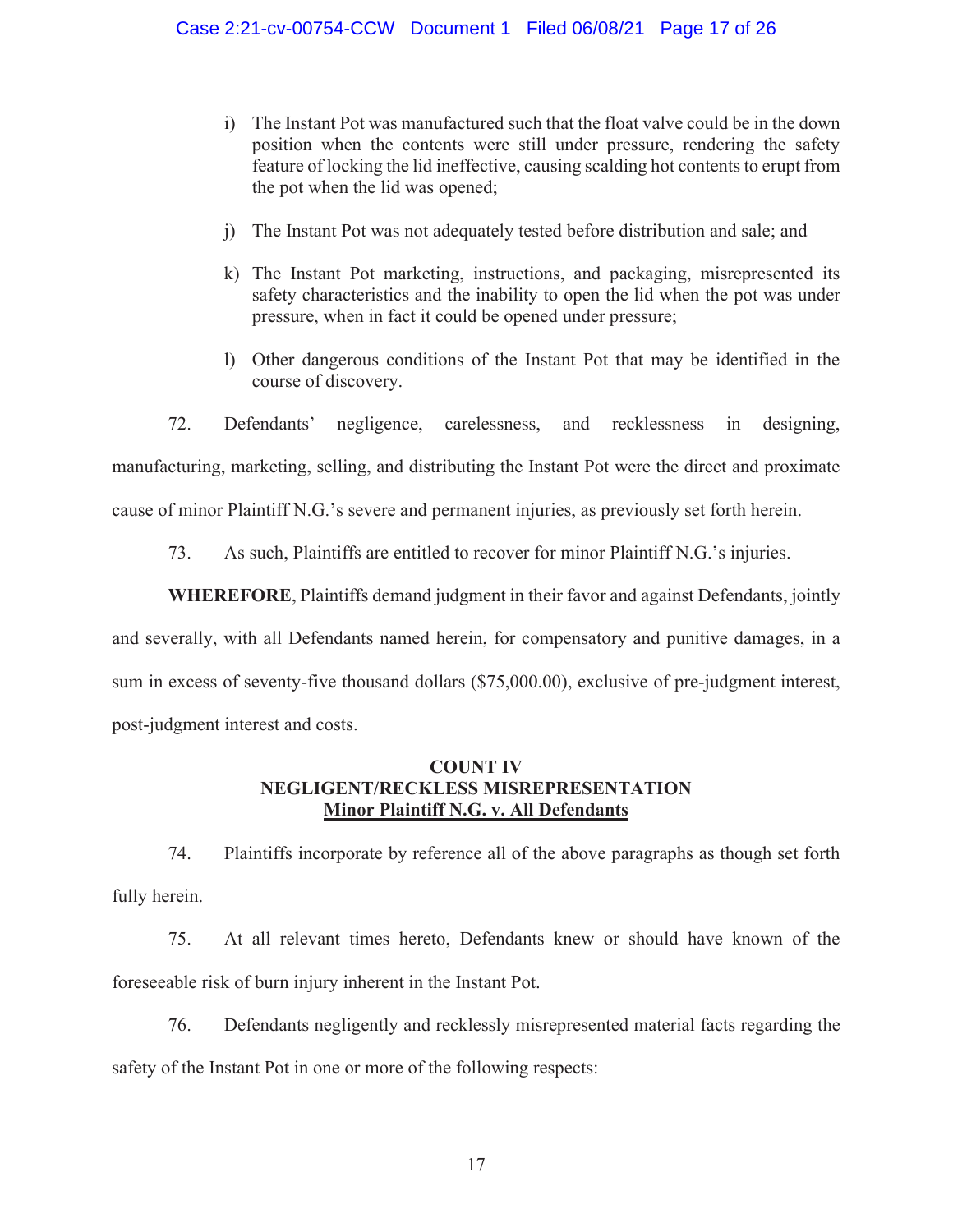- a) Marketing the Instant Pot as safe;
- b) Marketing the Instant Pot by telling consumers and users that the pot is "*not going to explode*" even though Instant Pots are, in fact, prone to exploding and flying open, causing their scalding hot contents to erupt from therein;
- c) Marketing the Instant Pot in a way that consumers and users would believe that the lid could not be opened while still under pressure;
- d) Failing to warn that the lid could be opened while still under pressure, causing scalding hot contents to erupt from the pot when opened;
- e) failing to issue any post-sale modifications or additional warnings in an effort to eliminate the unreasonably dangerous nature of the Instant Pot, which was reasonably foreseeable; and
- f) Other misrepresentations regarding the Instant Pot that may be identified in the course of discovery.

77. Defendants knew or should have known that consumers and users, including Plaintiffs, would accept the material misrepresentations made regarding the Instant Pot's safety as true and accurate.

78. Defendants knew or should have known that consumers, including Plaintiffs, would rely on the material misrepresentations made regarding the Instant Pot's safety when deciding whether to purchase and use it.

79. Defendants made material misrepresentations regarding the safety of the Instant Pot with the intent to induce consumers, including Plaintiffs, to purchase and use it.

80. Plaintiffs justifiably relied on Defendants' material misrepresentations regarding the safety of the Instant Pot when deciding whether to use it on September 18, 2020.

81. As a direct and proximate result of Defendants' material misrepresentations, minor Plaintiff N.G. suffered severe and permanent injuries while Brittany Gonzalez was using the Instant Pot in a reasonably foreseeable manner, as previously set forth herein. As such, Plaintiffs are entitled to recover for minor Plaintiff N.G.'s injuries.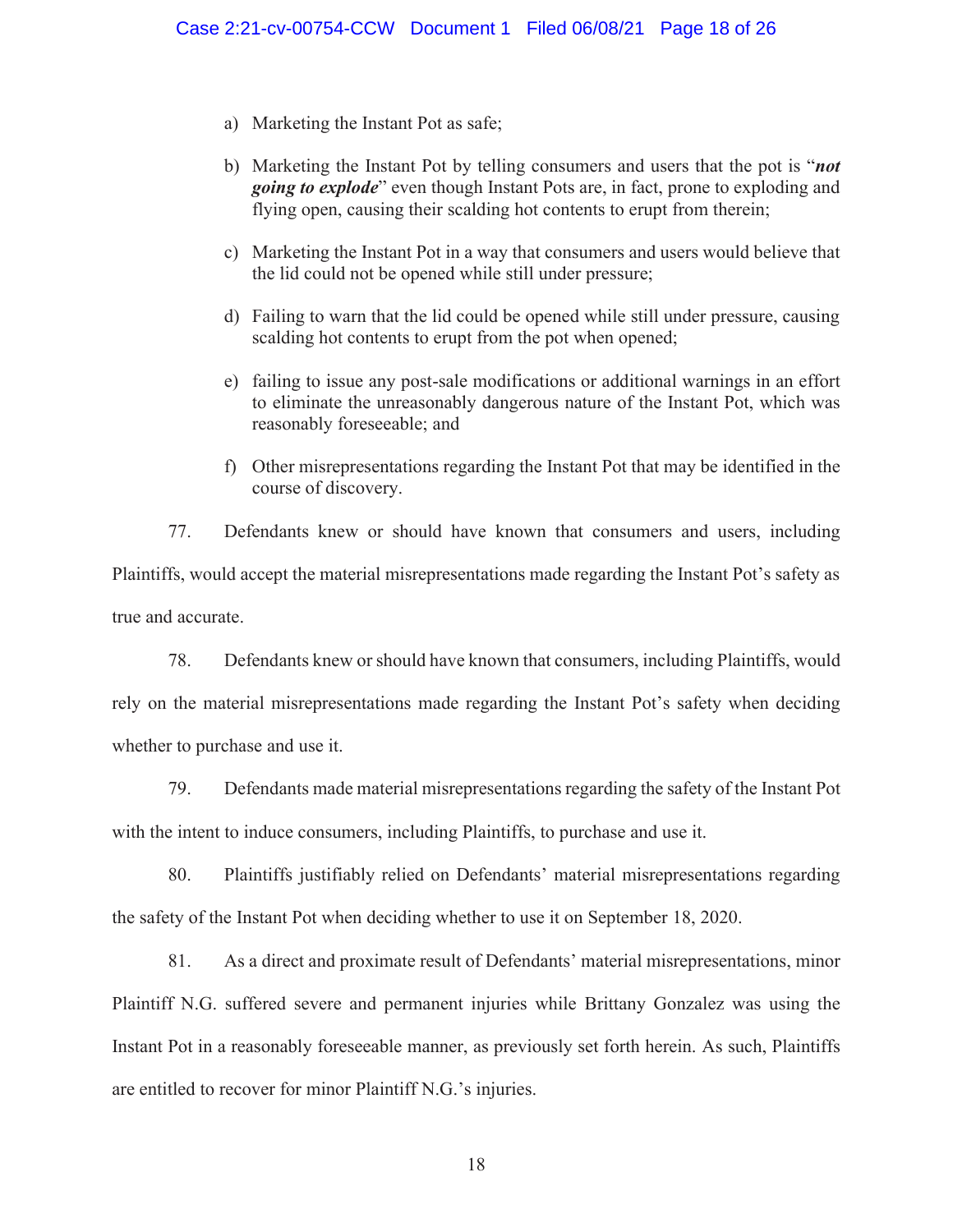## Case 2:21-cv-00754-CCW Document 1 Filed 06/08/21 Page 19 of 26

**WHEREFORE**, Plaintiffs demand judgment in their favor and against Defendants, jointly and severally, with all Defendants named herein, for compensatory and punitive damages, in a sum in excess of seventy-five thousand dollars (\$75,000.00), exclusive of pre-judgment interest, post-judgment interest and costs.

# **COUNT V BREACH OF EXPRESS WARRANTY Minor Plaintiff N.G. v. Instant Brands, Inc.**

82. Plaintiffs incorporate by reference all of the above paragraphs as though set forth fully herein.

83. Instant Brands, Inc. expressly warranted that its Instant Pot pressure cookers were safe and effective to members of the consuming public, including Plaintiffs.

84. More specifically, Defendants expressly warranted that the lids of the Instant Pot

pressure cooker could not be removed while the unit remained pressurized.

- 85. Indeed, Instant Brands, Inc.'s warranties consisted of one or more of the following:
	- a) the Instant Pot website claims the Instant Pot contains the following safety features:
		- Steam Release Releases excess pressure by venting steam through the steam release valve/handle.
		- Anti-Block Shield A stainless steel cover which prevents food particles from entering the steam release pipe, reducing the risk of blockages.
		- x Safety Lid Lock When cooker is pressurized, the lid will automatically lock to prevent opening the cooker. Do not attempt to force the lid open while the cooker is pressurized.
		- $\bullet$  Lid Position Detection If the lid is not in a safe position for pressure cooking, the cooker will not allow cooking to begin.
		- $\bullet$  Automatic Temperature Control Regulates heating to ensure the inner pot remains within a safe temperature range, based on the program.
		- Overheat (Burn) Protection Overheating may occur if: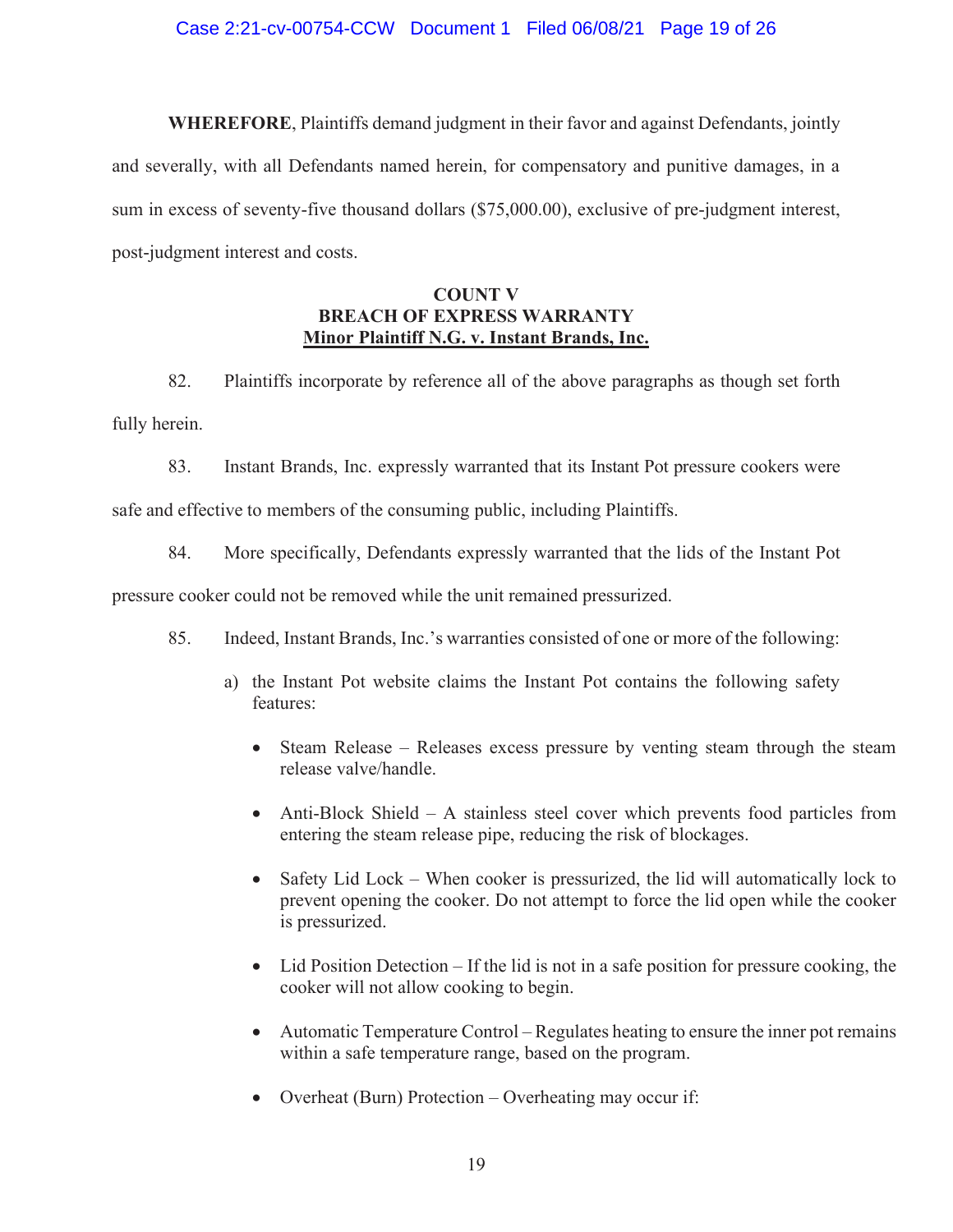- o After Sautéing, inner pot has not been deglazed— food is stuck to the bottom
- o The pressure cooker is being operated without sufficient cooking liquid
- o The inner pot is not making full contact with the heating element
- o The inner pot encounters a heat distribution issue, such as when starch accumulates on the bottom of the inner pot.

The cooker will reduce the risk of burning food by lowering the heat output.

- Automatic Pressure Control Maintains working pressure levels. Suspends heating if pressure exceeds pressure level limits.
- Electrical fuse Cuts off power if the electrical current exceeds safety limits.
- x Thermal Fuse Cuts off power if the internal temperature exceeds safety limits.
- $\bullet$  Leaky Lid Detection If there is steam leakage from the lid (such as, sealing ring not installed, or steam release handle being in "Venting" and not "Sealing" position) the cooker will not pressurize. Loss of steam may cause food to burn. The cooker monitors the pre-heating time and lowers heat output if working pressure is not reached within 40 minutes.
- Self-Diagnostic Scans components for errors. Displays error codes on-screen.
- b) The Instant Pot User Manual, which was written and distributed by Instant Brands, Inc., states that the "[o]nce pot is pressurized, lid will lock."
- c) A YouTube video on Instant Pot's YouTube page entitled "*Getting to Know Your New Instant Pot IP-DUO*" states as follows:
	- "The first thing you need to know about your IP-DUO is that *you don't need to be afraid of it*, as many people are afraid of stovetop pressure cookers."
	- x "With 10 safety features built in, you can use your Instant Pot with confidence, *knowing that it is not going to explode*."
	- "In addition, keep in mind that your Instant Pot operates at relatively low pressures of 11 to 12 psi or lower, depending on the pressure setting that you use."
- d) In a similar video entitled on Instant Pot's YouTube page entitled "*Introducing Instant Pot IP-DUO series electric pressure cooker*," spokesperson Laura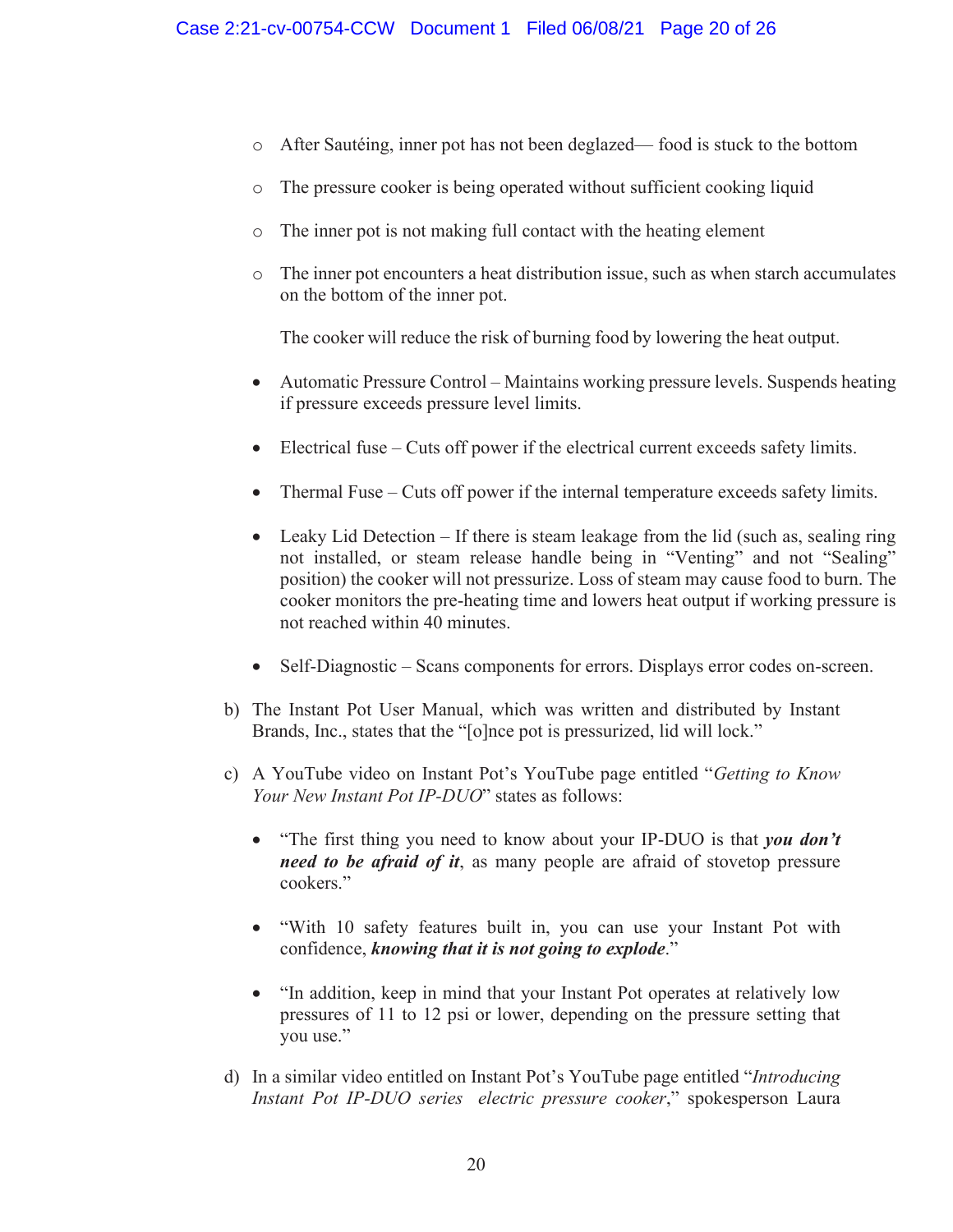### Case 2:21-cv-00754-CCW Document 1 Filed 06/08/21 Page 21 of 26

Pazzaglia, boasts Instant Pot's safety, stating that " once the lid is locked, and the contents are under pressure, *there is no way to open the pressure cooker*.

86. Instant Brands, Inc.'s Instant Pot pressure cookers do not conform to these express representations because the lid can be removed using normal force while the Instant Pots remain pressurized, making it not safe for use by consumers.

87. Therefore, Instant Brands, Inc. breached their express warranties to the consuming public, including, but not limited to, Plaintiffs.

88. As a direct and proximate result of Instant Brands, Inc.'s breach of express warranties, minor Plaintiff N.G. suffered the injuries set forth herein, entitling Plaintiffs to damages.

**WHEREFORE**, Plaintiffs demand judgment in their favor and against Defendants, jointly and severally, with all Defendants named herein, for compensatory and punitive damages, in a sum in excess of seventy-five thousand dollars (\$75,000.00), exclusive of pre-judgment interest, post-judgment interest and costs.

# **COUNT VI BREACH OF IMPLIED WARRANTY OF FITNESS FOR A PARTICULAR PURPOSE Plaintiffs v. Instant Brands, Inc.**

89. Plaintiffs incorporate by reference all of the above paragraphs as though set forth fully herein.

90. Instant Brands, Inc. designed, manufactured, marketed, distributed, supplied, and sold its Instant Pot pressure cookers with an implied warranty that they were fit for the particular purpose of cooking quickly, efficiently, and safely, knowing that consumers would rely on Instant Brands, Inc's skill and/or judgment to furnish suitable goods.

91. Members of the consuming public, including consumers such as Brittany Gonzalez, were the intended third-party beneficiaries of the warranty.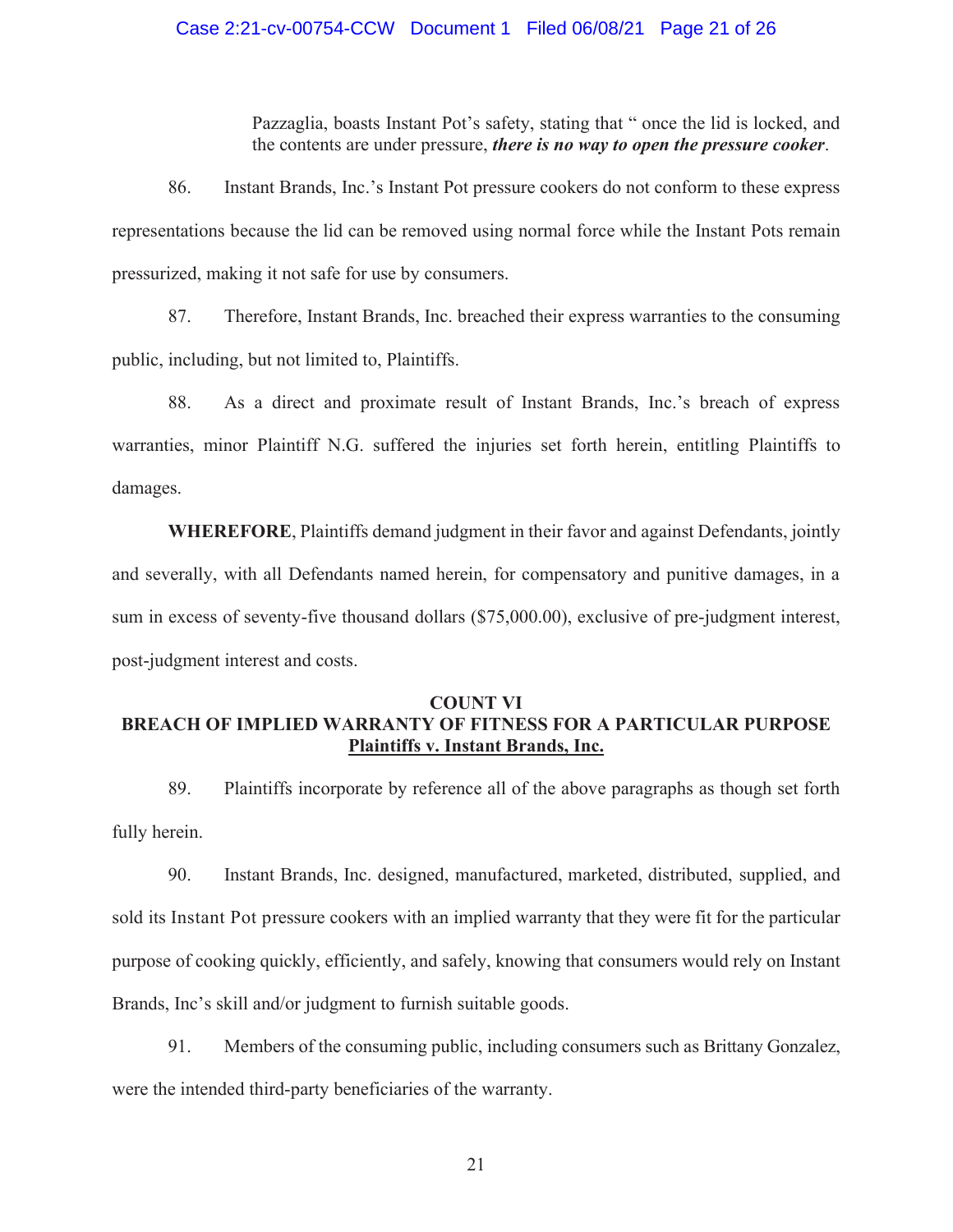### Case 2:21-cv-00754-CCW Document 1 Filed 06/08/21 Page 22 of 26

92. Instant Brands, Inc.'s Instant Pot pressure cookers were not fit for the particular purpose as a safe means of cooking, due to the unreasonable risks of bodily injury associated with their use.

93. Plaintiffs in this case reasonably and justifiably relied on Instant Brands, Inc.'s representations that its Instant Pot pressure cookers were a quick, effective, and safe means of cooking.

94. Instant Brands, Inc. breached the implied warranty of fitness for a particular purpose, which was the direct and proximate cause of minor Plaintiffs' injuries and damages.

**WHEREFORE**, Plaintiffs demand judgment in their favor and against Defendants, jointly and severally, with all Defendants named herein, for compensatory and punitive damages, in a sum in excess of seventy-five thousand dollars (\$75,000.00), exclusive of pre-judgment interest, post-judgment interest and costs.

# **COUNT VII BREACH OF IMPLIED WARRANTY OF MERCHANTABILITY Plaintiffs v. Instant Brands, Inc.**

95. Plaintiffs incorporate by reference all of the above paragraphs as though set forth fully herein.

96. At the time Instant Brands, Inc. designed, manufactured, marketed, distributed, supplied, and sold its Instant Pot pressure cooker to Plaintiffs in this case, Instant Brands, Inc. warranted that its Instant Pot pressure cookers were merchantable and fit for the ordinary purposes for which they were intended.

97. Members of the consuming public, including consumers such as Plaintiffs, were intended third-party beneficiaries of the warranty.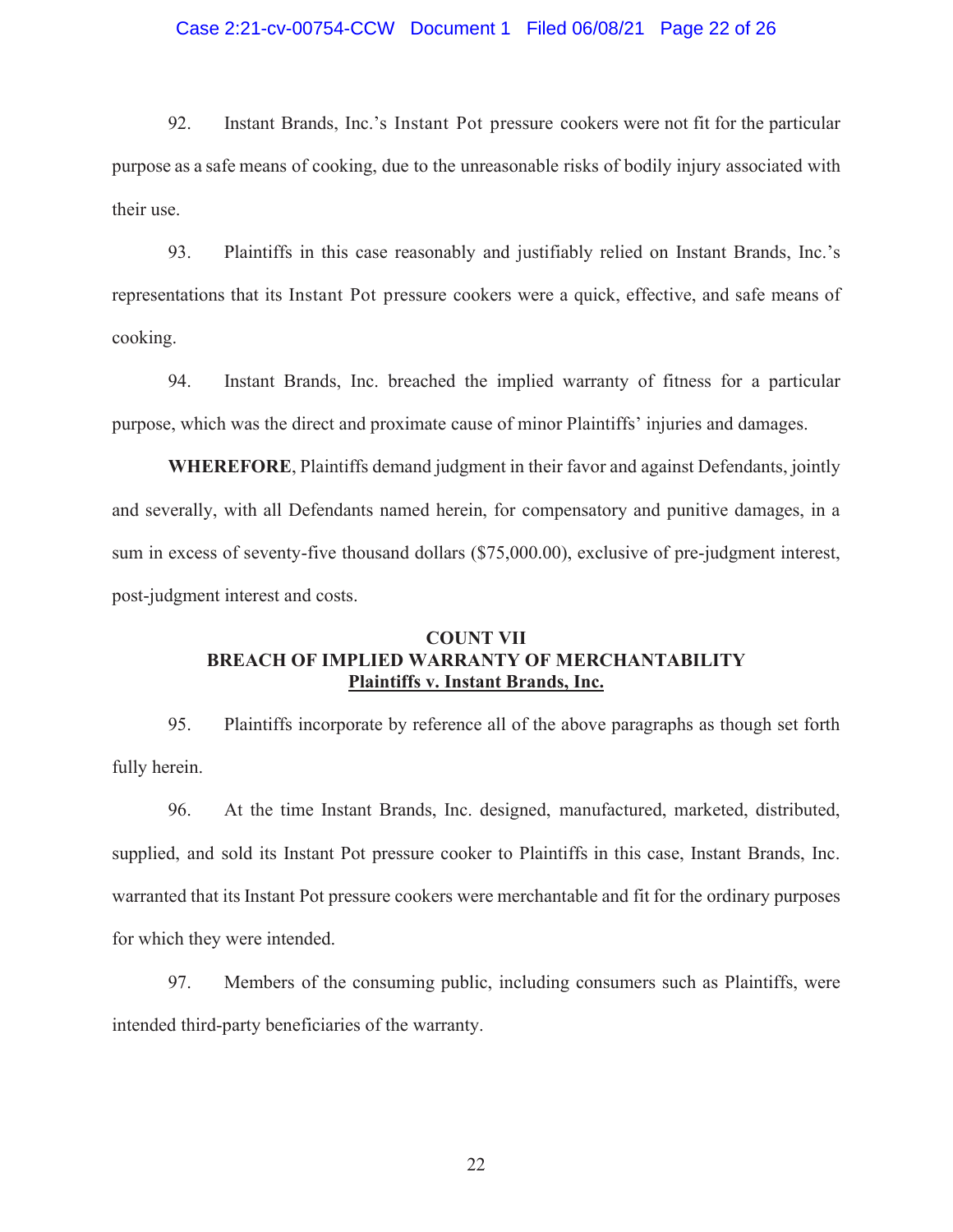### Case 2:21-cv-00754-CCW Document 1 Filed 06/08/21 Page 23 of 26

98. Instant Brands, Inc.'s Instant Pot pressure cookers were not merchantable and fit for their ordinary purposes, because they had the propensity to lead to the serious personal injuries like those described herein.

99. Brittany Gonzalez purchased her Instant Pot pressure cooker with the reasonable and justifiable expectation that it was properly designed and manufactured, free from defects of any kind, and that it was merchantable and safe for its intended, foreseeable use of cooking.

100. Instant Brands, Inc. breached this implied warranty of merchantability, which was the direct and proximate cause of minor Plaintiffs' injuries and damages.

**WHEREFORE**, Plaintiffs demand judgment in their favor and against Defendants, jointly and severally, with all Defendants named herein, for compensatory and punitive damages, in a sum in excess of seventy-five thousand dollars (\$75,000.00), exclusive of pre-judgment interest, post-judgment interest and costs.

# **COUNT VIII VIOLATION OF PENNSYLVANIA UNFAIR TRADE PRACTICES AND CONSUMER PROTECTION LAW 73 PA. CONS. STAT. § 201-1, et seq. Brittany Gonzalez v. Instant Brands, Inc.**

101. Plaintiffs incorporate by reference all of the above paragraphs as though set forth fully herein.

102. At the time Instant Brands, Inc. designed, manufactured, marketed, distributed, supplied, and sold its Instant Pot pressure cookers, Instant Brands, Inc. represented that these products had certain benefits that they, in fact, did not have.

103. At the time Instant Brands, Inc. designed, manufactured, marketed, distributed, supplied, and sold its Instant Pot pressure cookers, Instant Brands, Inc. represented that these products are of a quality that they, in fact, are not.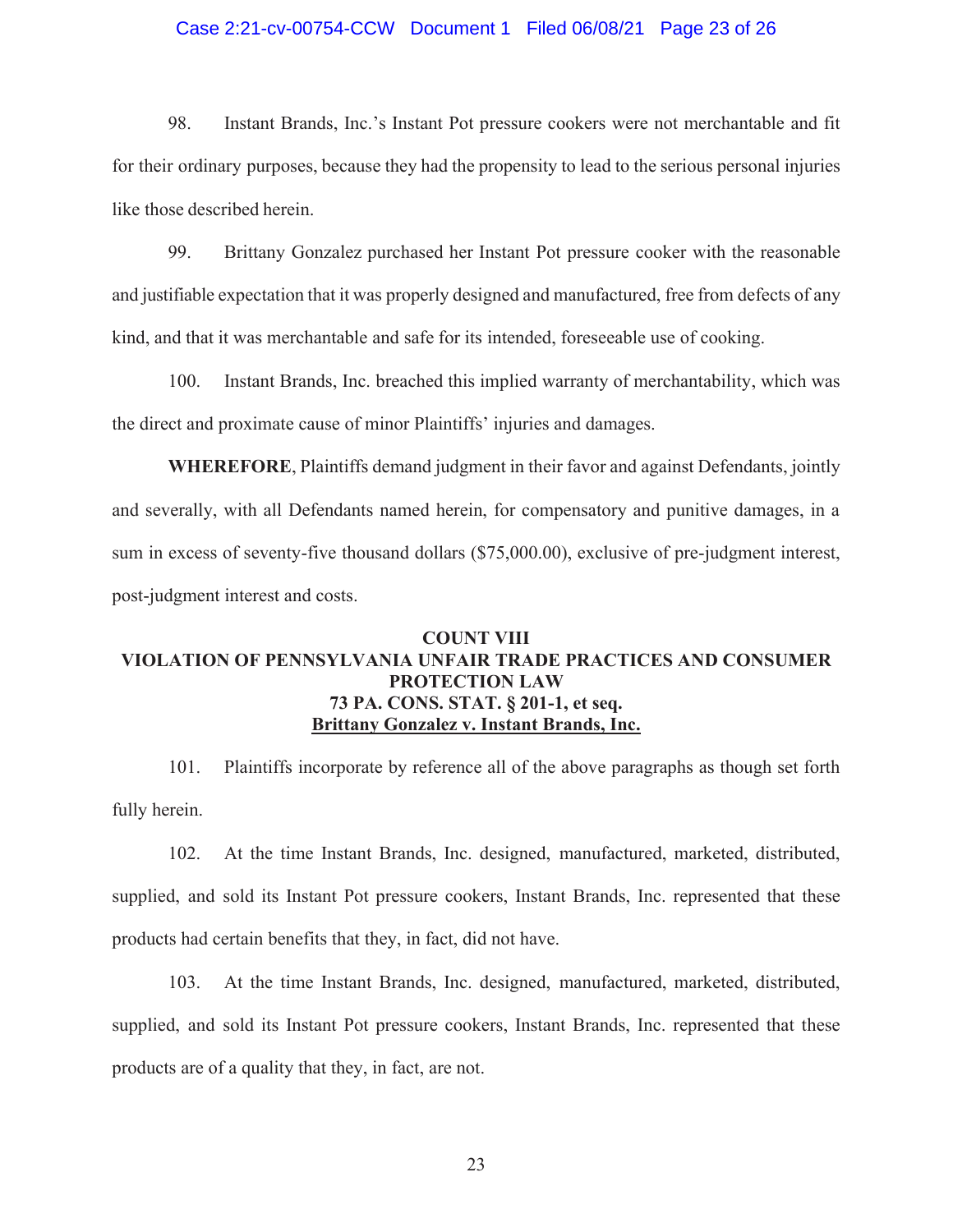### Case 2:21-cv-00754-CCW Document 1 Filed 06/08/21 Page 24 of 26

104. Instant Brands, Inc. violated the Unfair Trade Practices and Consumer Protection Law, giving rise to a cause of action to Plaintiff Brittany Gonzalez, as a purchaser of an Instant Pot, in one or more of the following respects:

- a) Instant Brands, Inc. warranted and represented that its Instant Pot pressure cookers were safe and free of defects in materials and workmanship and that they possessed "Safety Features," which influenced reasonable consumers including Brittany Gonzalez's decision whether to purchase the Instant Pot pressure cookers; and
- b) Instant Brands, Inc. warranted and represented that its Instant Pot pressure cookers would not be able to be opened when the pot was under pressure and that the lid would lock when the pot was under pressure, which was not true.

105. Instant Brands, Inc.'s failure to warn of its Instant Pot pressure cookers' defects was a material omission that would influence a reasonable consumer's decision whether to purchase its products.

106. Brittany Gonzalez was aware of Instant Brands, Inc.'s representations regarding the characteristics, qualities, and standards of the Instant Pot pressure cooker due to the representations contained in the User Manual, website, and YouTube videos, and other promotional materials of Instant Brands, Inc. relating to the Instant Pot pressure cookers.

107. Brittany Gonzalez relied on the claimed truth of Instant Brands, Inc.'s representations and warranties concerning the Instant Pot pressure cookers, and she suffered personal and property damages as result of this reliance, as set forth herein.

108. Had Brittany Gonzalez been adequately warned concerning the likelihood that the Instant Pot pressure cooker's lids could be removed while pressurized, she would have taken steps to avoid damages by, among other things, not purchasing this product.

109. As a result of these violations of consumer protection laws, Brittany Gonzalez has incurred and will continue to incur severe emotional distress and pecuniary expenses related to her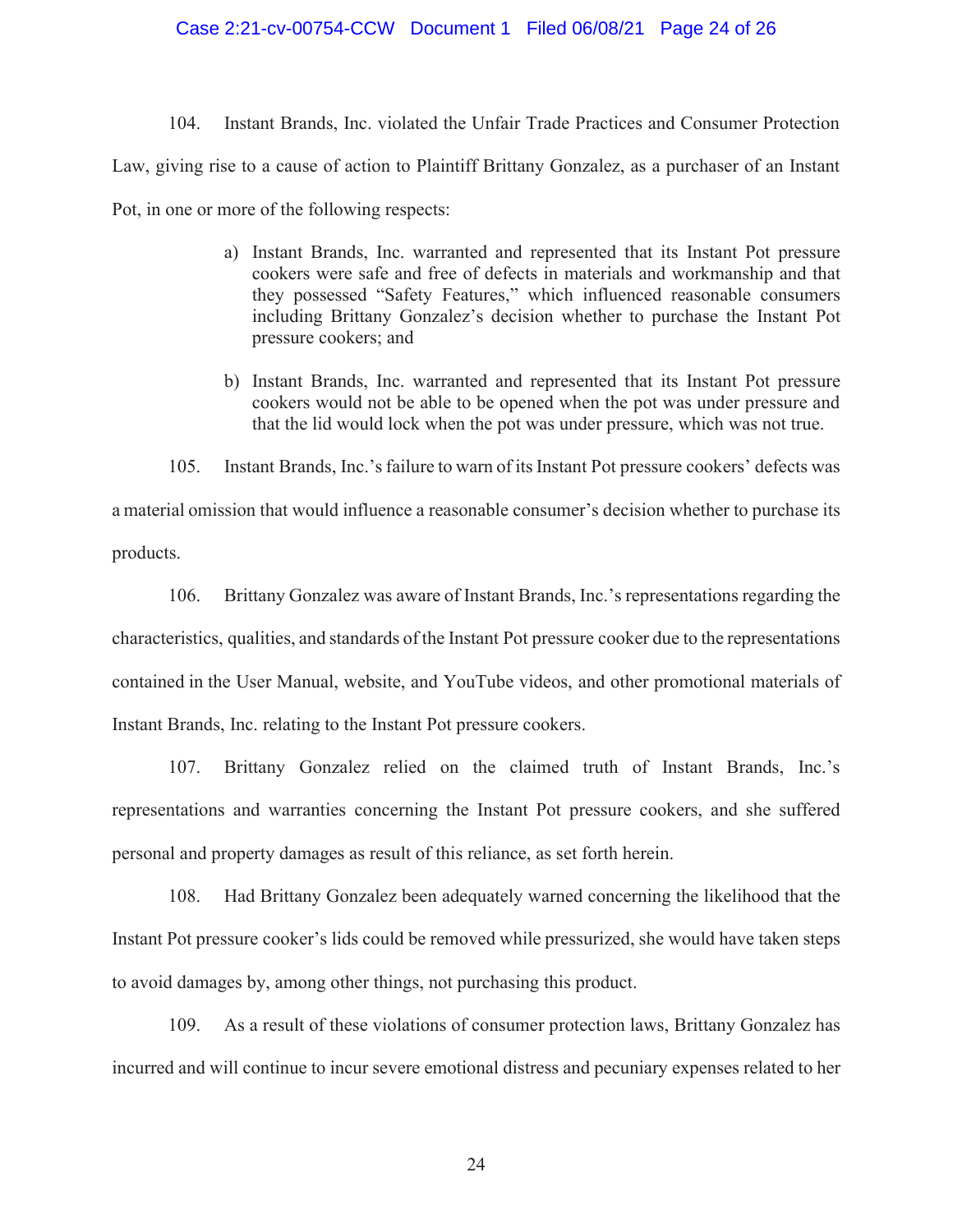#### Case 2:21-cv-00754-CCW Document 1 Filed 06/08/21 Page 25 of 26

own treatment and, separately, her daughter's treatment for severe physical and emotional injuries of her own, for which Instant Brands, Inc. is liable.

**WHEREFORE**, Plaintiffs demand judgment in their favor and against Defendants, jointly and severally, with all Defendants named herein, for compensatory and punitive damages, in a sum in excess of seventy-five thousand dollars (\$75,000.00), exclusive of pre-judgment interest, post-judgment interest and costs.

## **COUNT IX NEGLIGENT INFLICTION OF EMOTIONAL DISTRESS Brittany Gonzalez v. Instant Brands, Inc.**

110. Plaintiffs incorporate by reference all of the above paragraphs as though set forth fully herein.

111. Plaintiff Brittany Gonzalez was present in the zone of danger with minor-Plaintiff N.G. during her incident giving rise to this Complaint, and its aftermath, and witnessed the severe burn injuries that minor Plaintiff N.G. sustained.

112. More specifically, Brittany Gonzalez witnessed the Instant Pot blow open and its scalding hot contents erupt out of the device with great force, striking her toddler in the face, neck, shoulder, arm, and leg, which occurred as a result of the negligence, carelessness, and recklessness of Defendants as previously set forth herein, and the consequences of that negligence, carelessness, and recklessness, including N.G.'s severe burn injuries, as previously set forth.

113. The trauma and shock of Brittany Gonzalez's contemporaneous observance of the events previously set forth herein caused Brittany Gonzalez to suffer in the past, and will continue to cause her to suffer in the future, severe emotional and psychological distress and injuries, all of which have manifested physically, including but not limited to depression, nightmares, stress, anxiety, and physical and psychological ailments.